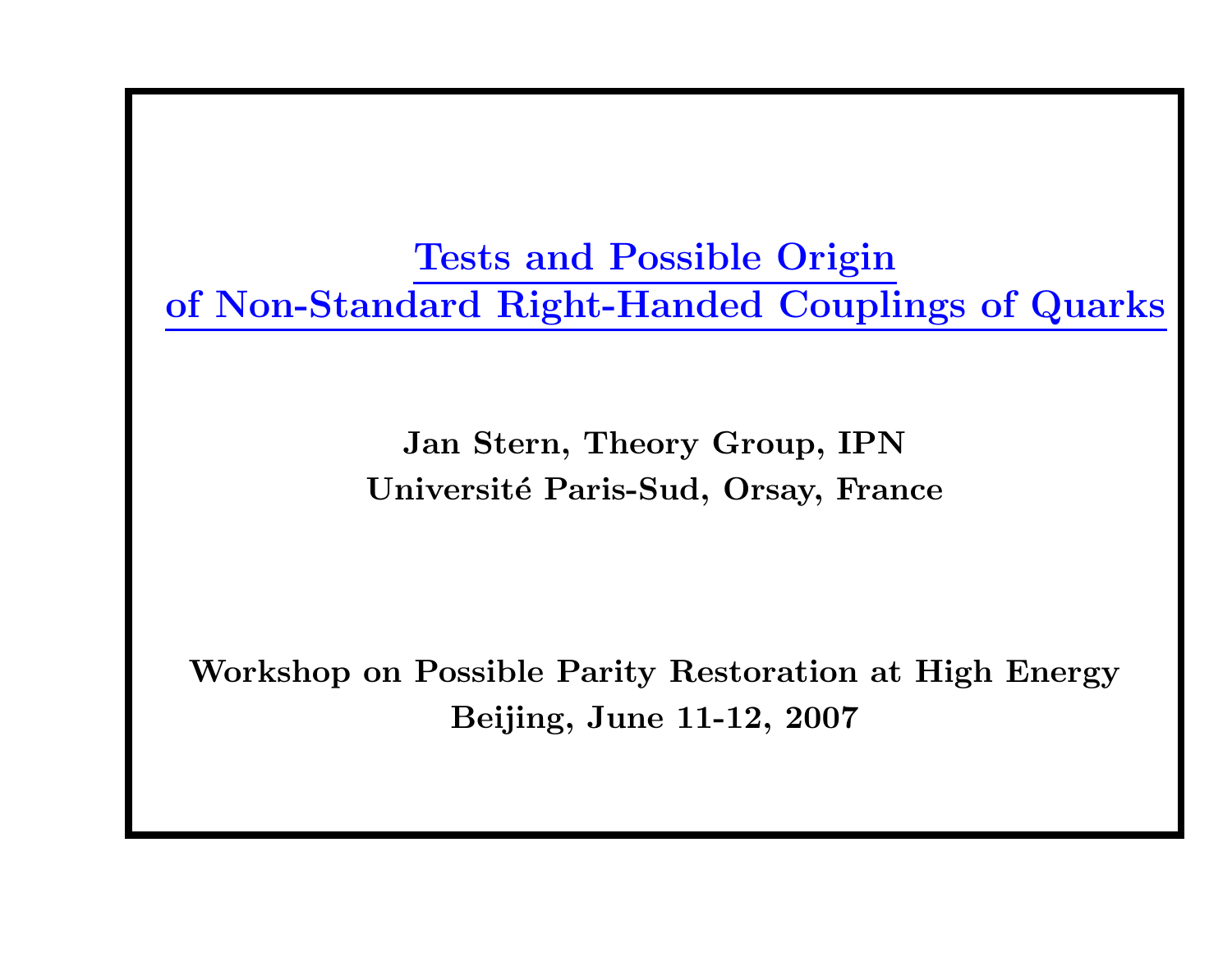Two parts :

- Theoretical framework : Minimal not quite Decoupling EW Low - Energy Effective Theory (LEET)
- Bottom up approach  $\rightarrow$  hierarchy of possible effects beyond the SM
	- Johannes Hirn and J. Stern :
	- Eur. Phys. J. C34 (2004) 442; JHEP 0409 (2004) <sup>058</sup> Phys. Rev. D73 (2006) <sup>056001</sup>
- Qualitative prediction of couplings of RH quarks to W at NLO
- New striking test of RHCs in  $K_L(\mu 3)$  decays V. Bernard, M. Oertel, E. Passemar and J. Stern Phys. Letters **B638** (2006)  $480$ ; + in preparation
- Have the RHCs been seen by NA48 at CERN? A. Lai et al (NA48) Phys. Letters B647 (2007) 341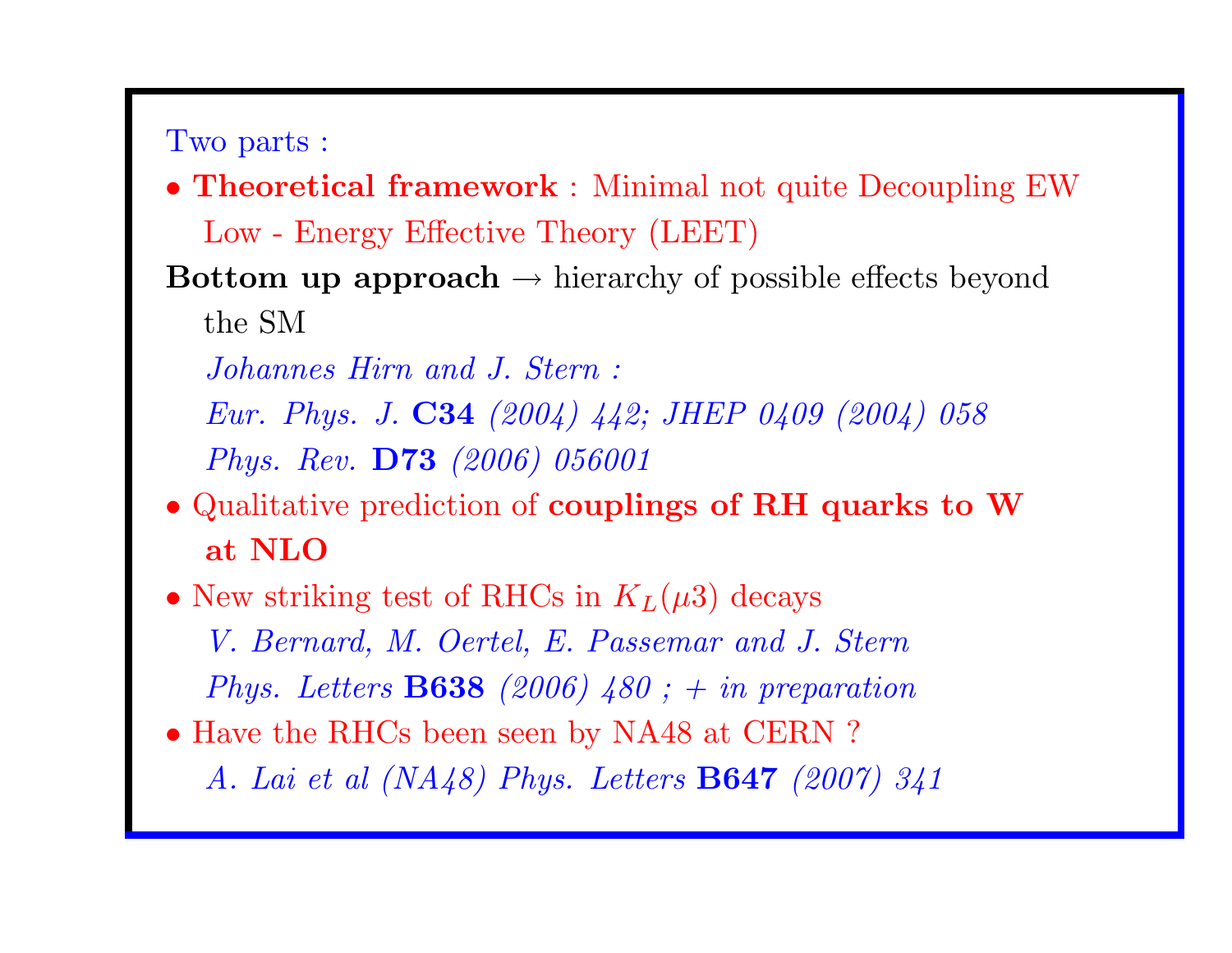Couplings of right handed quarks to W :

- i) Are they CONCEIVABLE ?
	- Compatible with spontaneously broken  $SU(2)_W \times U(1)_Y$  gauge symmetry.
	- New way of probing EW symmetry breaking.
- ii) Are they PLAUSIBLE ?
	- Predicted at NLO of <sup>a</sup> general class of EW Effective Theories
	- Predicted in <sup>a</sup> class of renormalizable models with extended Left-Right symmetric structure

iii) Are they COMPATIBLE with known experimental facts?

- Most of existing tests of  $V A$  structure of couplings to W concern LEPTONS
- Precise tests of  $V A$  couplings of QUARKS are difficult due to interference with QCD effects.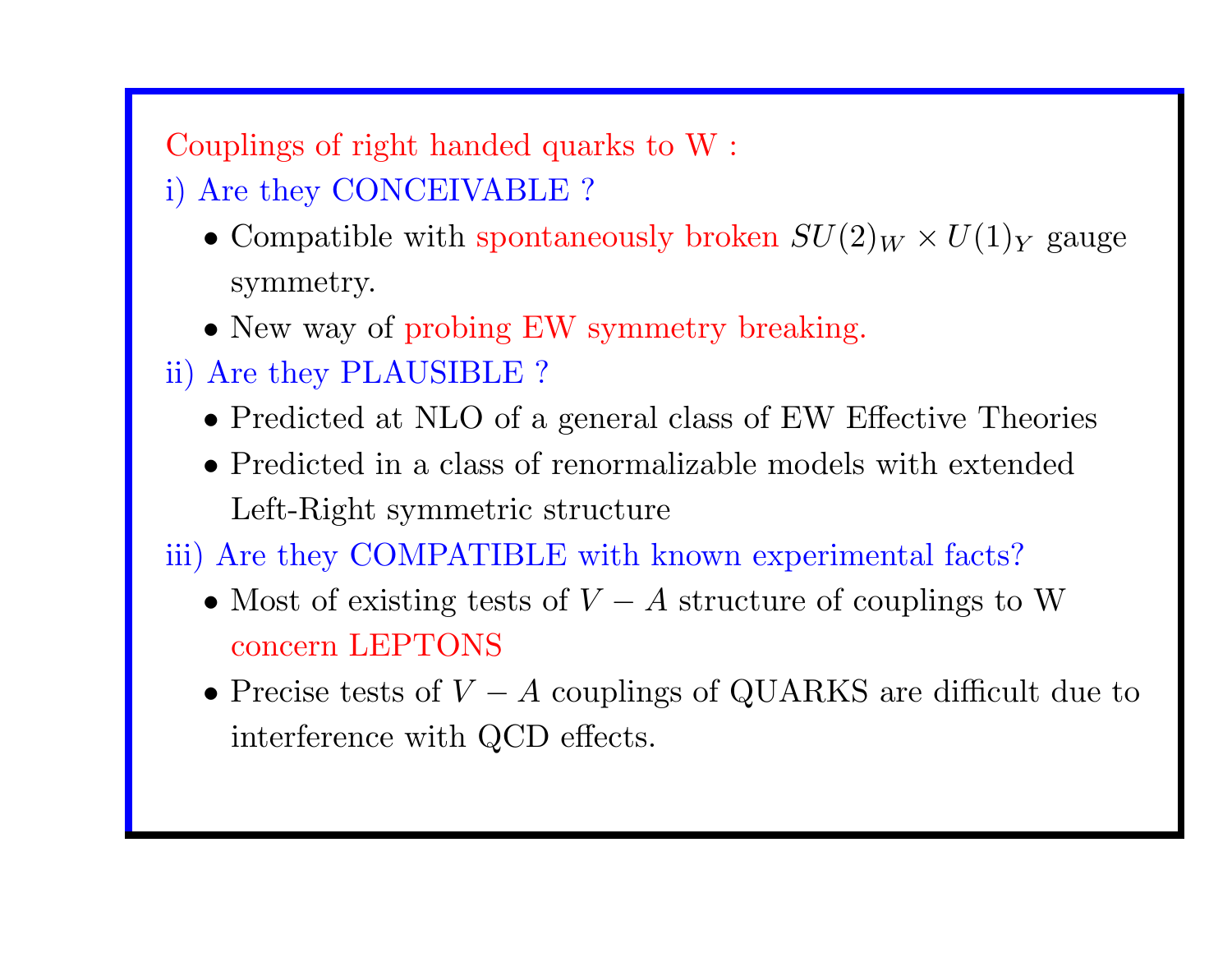## Framework : ELECTROWEAK LOW ENERGY EFFECTIVE THEORY

Not quite decoupling LEET alternative - the bottom up approach

### At  $E > \Lambda_W$ :

- New gauge particles beyond the SM
- New local symmetries  $S_{nat} \supset S_{ew} = SU(2)_W \times U(1)_Y$

apriori unknown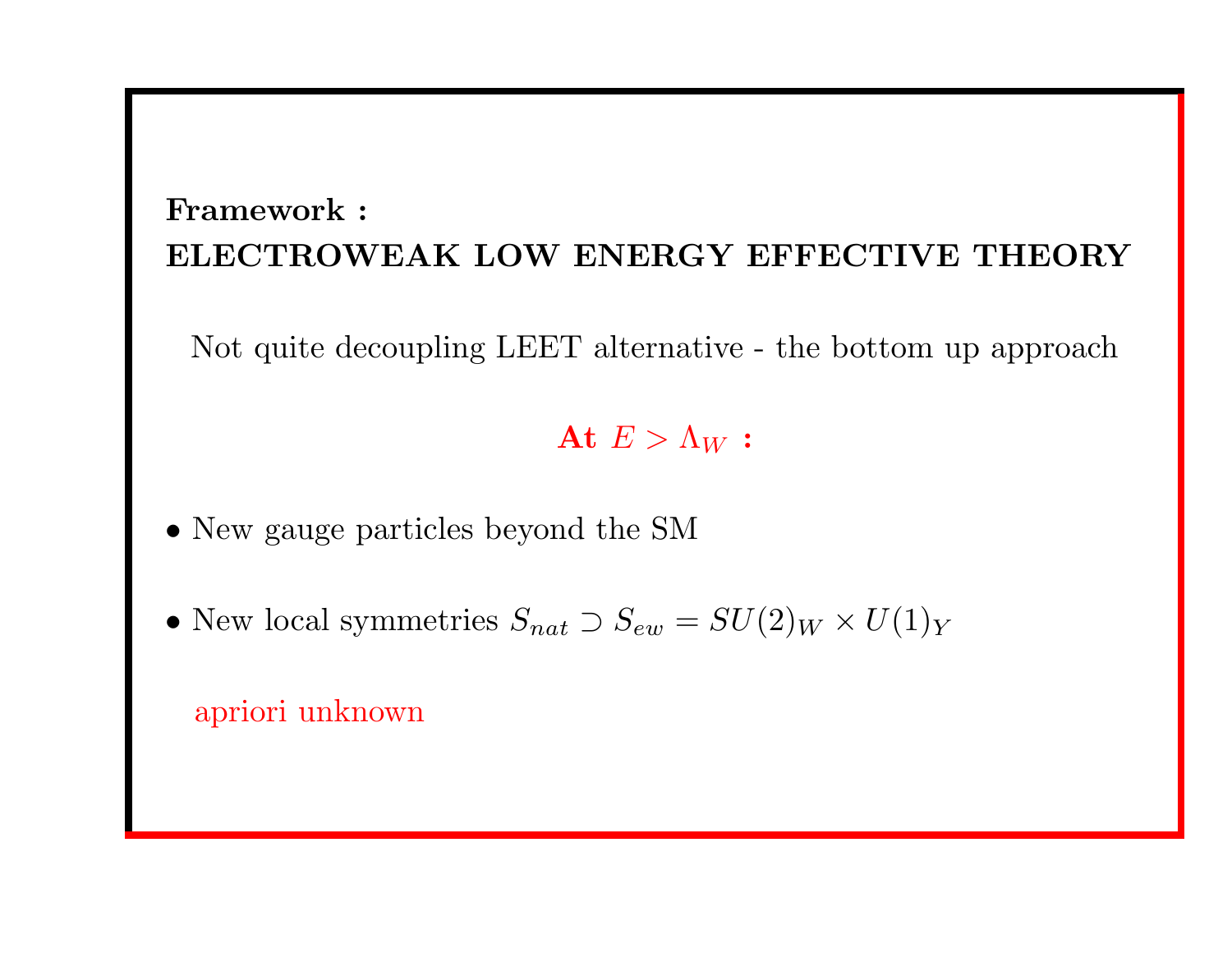### At Low energy  $E < \Lambda_W$

Heavy gauge particles decouple  $\rightarrow$  leaving observed particles of the SM

#### BUT

The symmetry  $S_{nat}$  survives at low energies  $S_{nat}/S_{ew}$  "non linearly realized"

- Does not show up in the low-energy spectrum  $(W, Z, \gamma)$ , leptons, quarks)
- Constrains effective interaction vertices
- Objects carrying local charges  $\in S_{nat}/S_{ew}$  do not propagate : They are scalar SPURIONS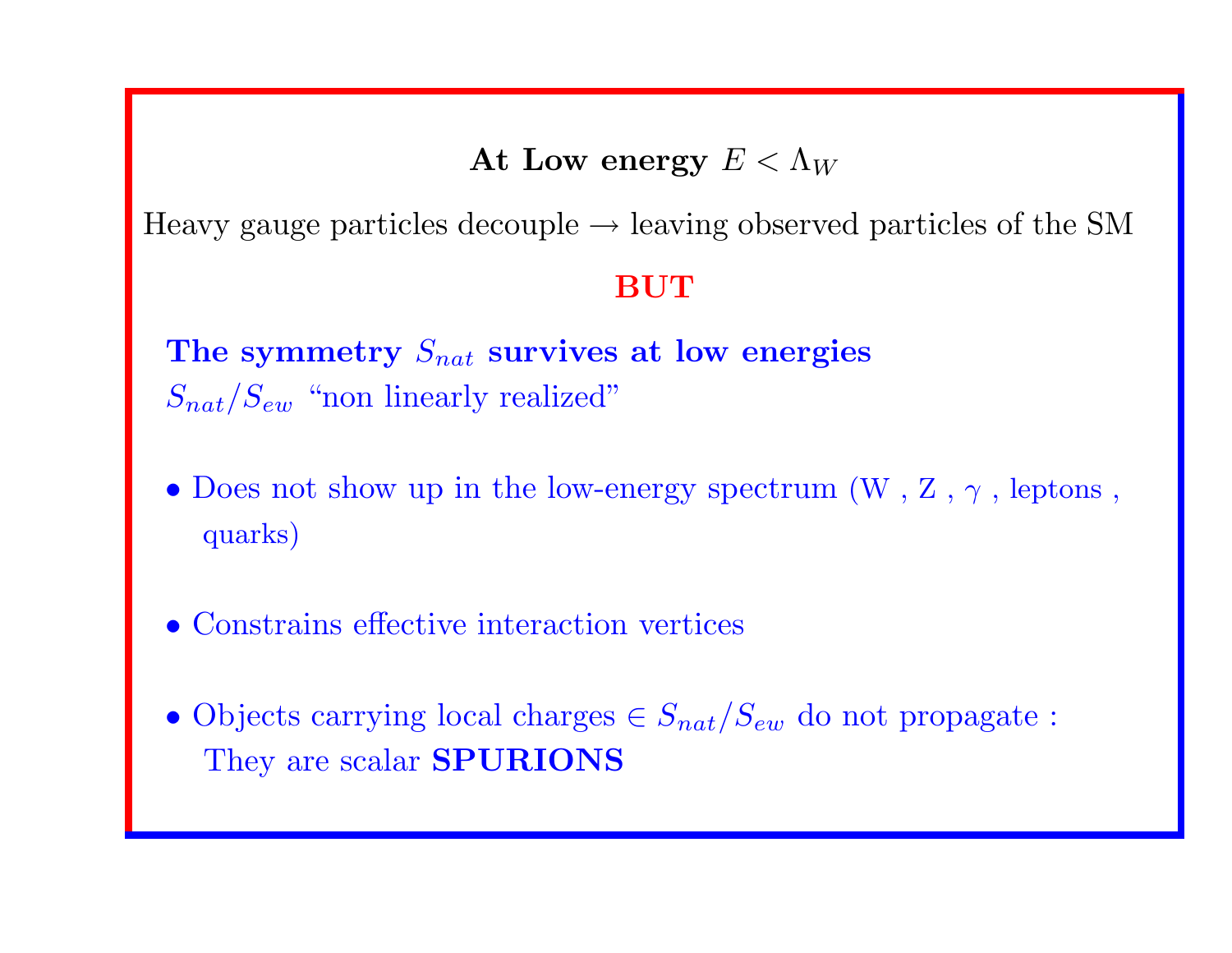LEET provides <sup>a</sup> classification of effects beyond the SM Non standard interaction vertices are ordered according to their • importance in the low-energy limit :  $\mathcal{L}_{eff} = \sum_{d>2} \mathcal{L}_d \qquad \mathcal{L}_d = \mathcal{O}([\frac{p}{\Lambda_W}]^d)$ counting powers of momenta  $(\Lambda_W \sim 3 TeV)$ • symmetry properties under  $S_{nat}$ counting powers of spurions

The Symmetry  $S_{nat}$  can be deduced from known SM vertices •  $\mathcal{L}_2$  contains unsupressed  $SU(2)_W \times U(1)_Y$  invariant vertices absent in the SM . Since they are not observed, they have to be suppressed by the symmetry  $S_{nat}$ .

• There is a unique minimal choice of  $S_{nat} \supset SU(2)_W \times U(1)_Y$  which guarantees that the leading order  $\mathcal{O}(p^2)$  of the low-energy expansion coincides with the Higgsless vertices of the SM.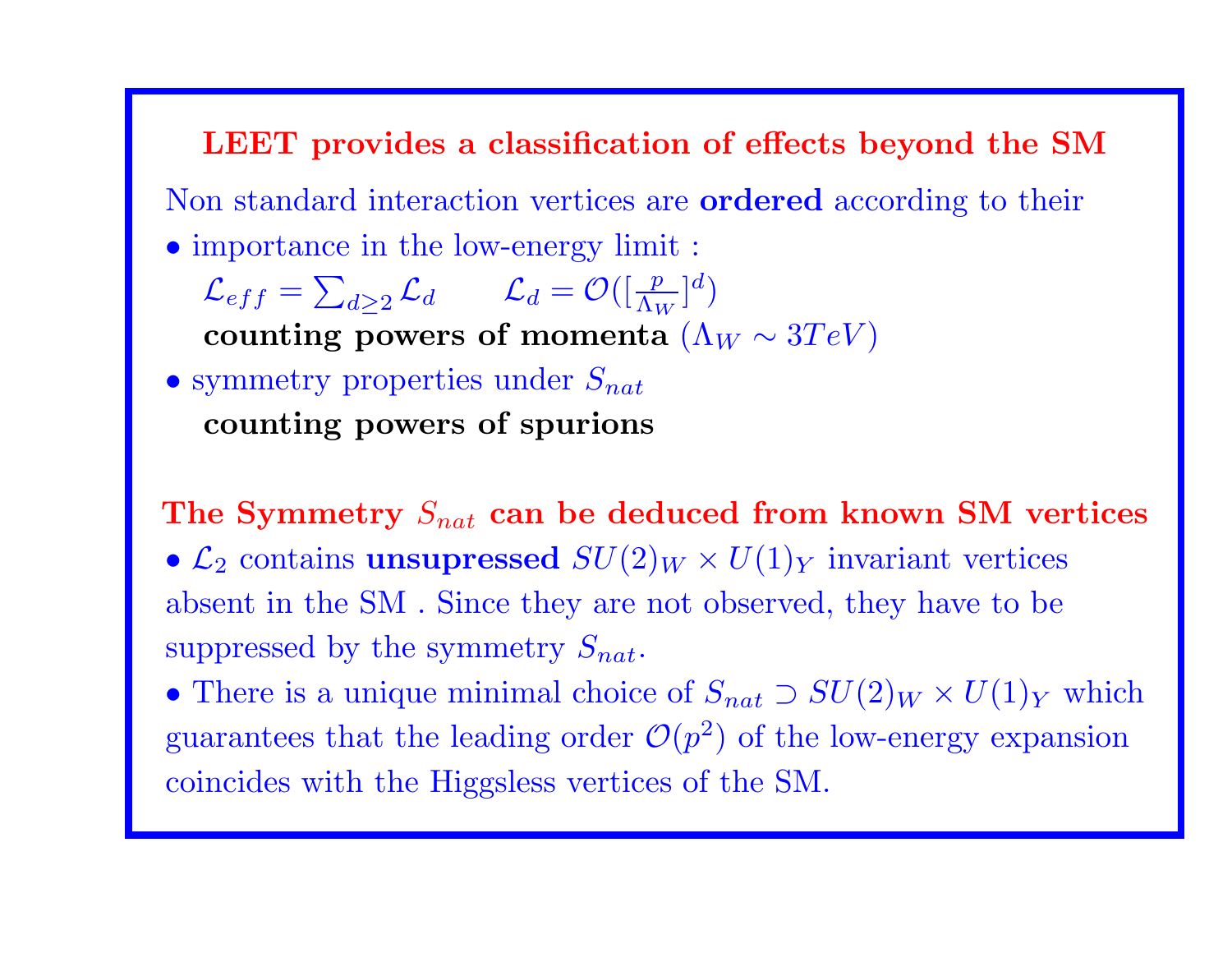### Infrared power counting and order by order renormalization

concerns minimal low - energy effective theories containing

- 3 Goldstone bosons  $\Sigma(x) \in SU(2) \ldots$  ID :  $d = 0$
- Canonically normalized (massive) gauge fields  $G_{\mu} \ldots d = 0$ , Gauge connections  $\Gamma_{\mu} = gG_{\mu} \ldots d = 1$
- Chiral fermions  $\Psi_{L/R} \ldots d = 1/2$

IR dimension of a vertex (operator) :  $d = n_{\partial} + n_g + \frac{1}{2}n_{\Psi}$ 

In general :  $d \neq D$ ... the mass or UV dimension.

d is more suitable than D to characterize the importance of an operator in the low - energy limit, regardless to the renormalizability.

Two complementary ways to represent  $\mathcal{L}_{eff}$ :

$$
\mathcal{L}_{eff} = \sum_{d \geq 2} \mathcal{L}_d \sim L_{SM} + \sum_{D > 4} \Lambda^{4-D} \mathcal{O}_D.
$$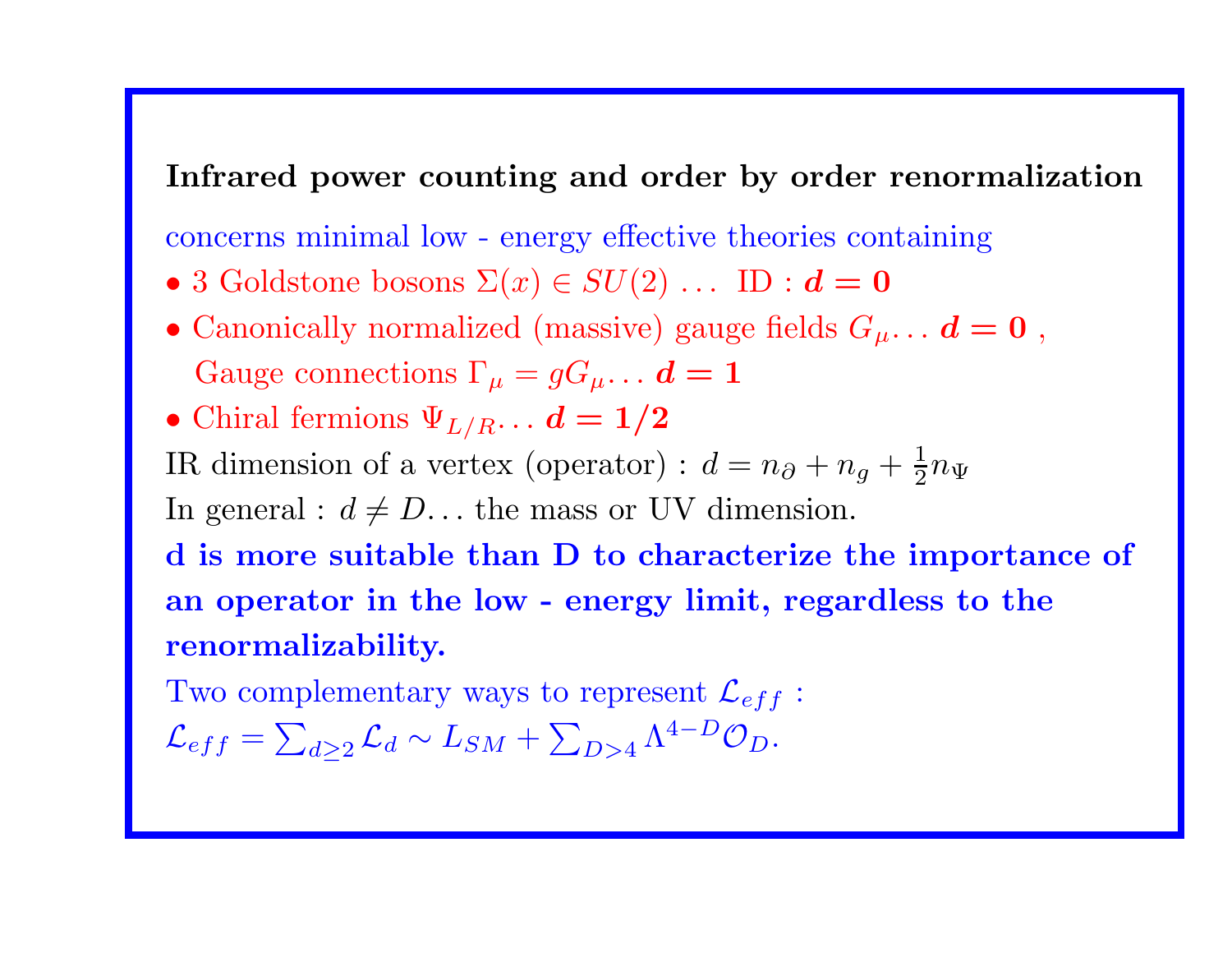IR dimension of a connected Feynman graph with vertices  $v = 1, 2, \ldots$ and L loops :

 $d = 2 + 2L + \sum_{v} (d_v - 2)$ , (Weinberg 1979 ...)

Systematic LE expansion renormalized order by order works if

•  $d_v \geq 2$ : Effective interaction becomes weak at low energies.

• All particles in the LEET are naturally light compared to  $\Lambda_W$ as a consequence of a symmetry :  $m = \mathcal{O}(p^n), n \ge 1$ .

Ex : Massive gauge boson  $M_W \sim \frac{1}{2} g F_W$ ,  $g = \mathcal{O}(p)$  ( $F_W$  a fixed scale  $\sim 250 GeV$  .

• Low - Energy expansion <sup>∼</sup> loop expansion :

 $\Lambda_W \sim 4 \pi F_W \sim 3 TeV$ 

• Difficulty with non GB and non SUSY scalar particles .

 $\mathcal{L}_d$  consists of all possible terms of IR dimension d that are allowed by the symmetries.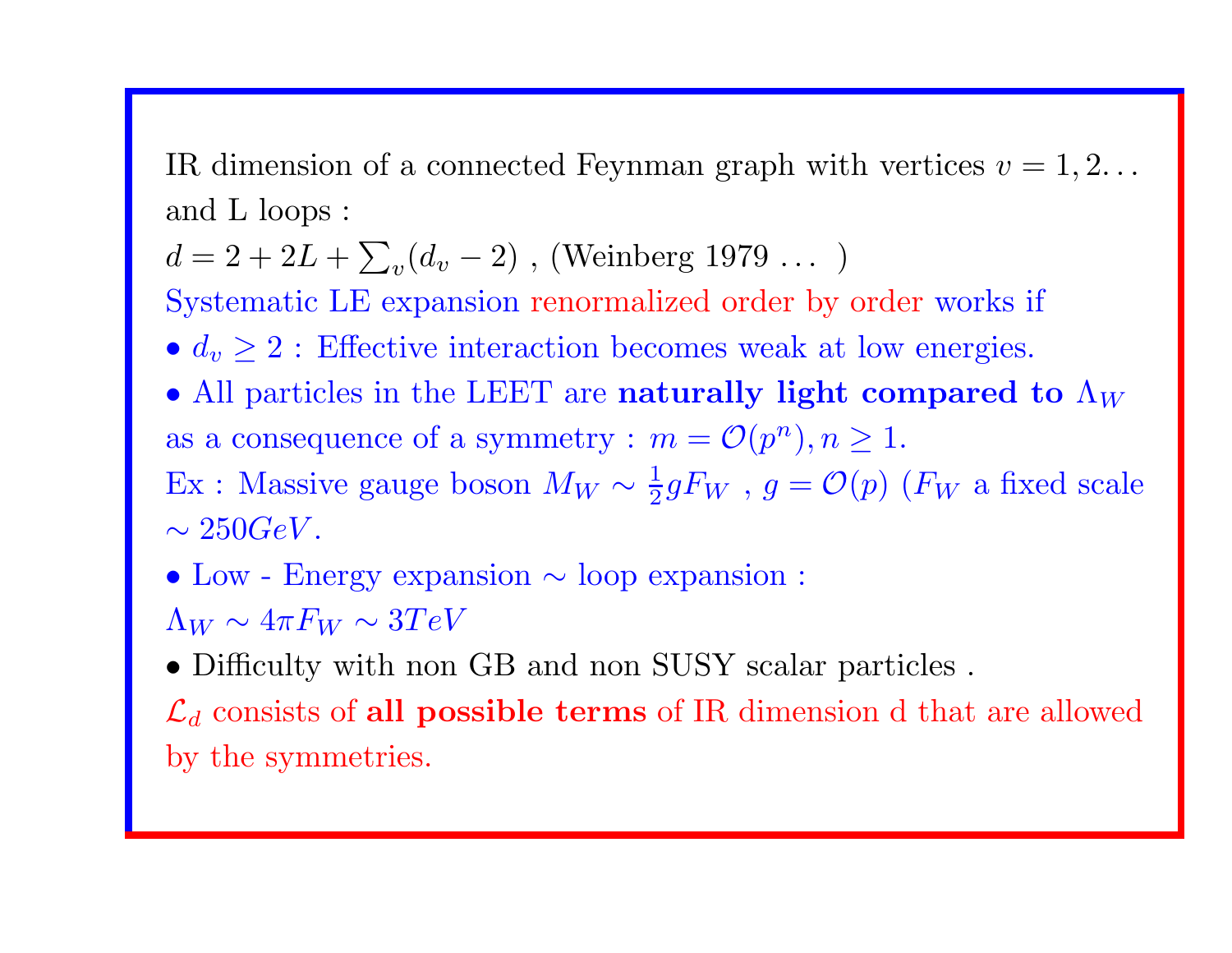## BOTTOM-UP RECONSTRUCTION OF THE HIDDEN SYMMETRY  $\frac{S_{nat}}{S_{cav}}$  OF THE SM

If  $S_{nat} = S_{ew} = SU(2)_L \times U(1)_Y$  $G_{L,R} \in SU(2)$ ,  $[G_R, \tau_3] = 0$ ,  $\Sigma \to G_L \Sigma G_R^{-1}, \Psi_{L,R} \to G_{L,R} \exp(-i\frac{B-L}{2}\alpha)\Psi_{L,R}$ **Unwanted Operators UOs**: Non standard and unobserved  $d = 2$ operators invariant under  $S_{nat}$ .

 $S_{nat}$  should be gradually enlarged until there are no more UOs left

First step : Custodial breaking UOs  $\text{Ex}: \mathcal{O}_T = \langle \tau_3 \Sigma^{\dagger} D_u \Sigma \rangle^2$  spoils  $\rho = 1$ .

needed extension :

 $S_{ew} \rightarrow S_{elem} = SU(2)_{G_L} \times SU(2)_{G_R} \times U(1)_{B-L} \subset S_{nat}.$ Many (custodial preserving)  $S_{elem}$  invariant UOs remain : further extension of  $S_{nat}$  is needed.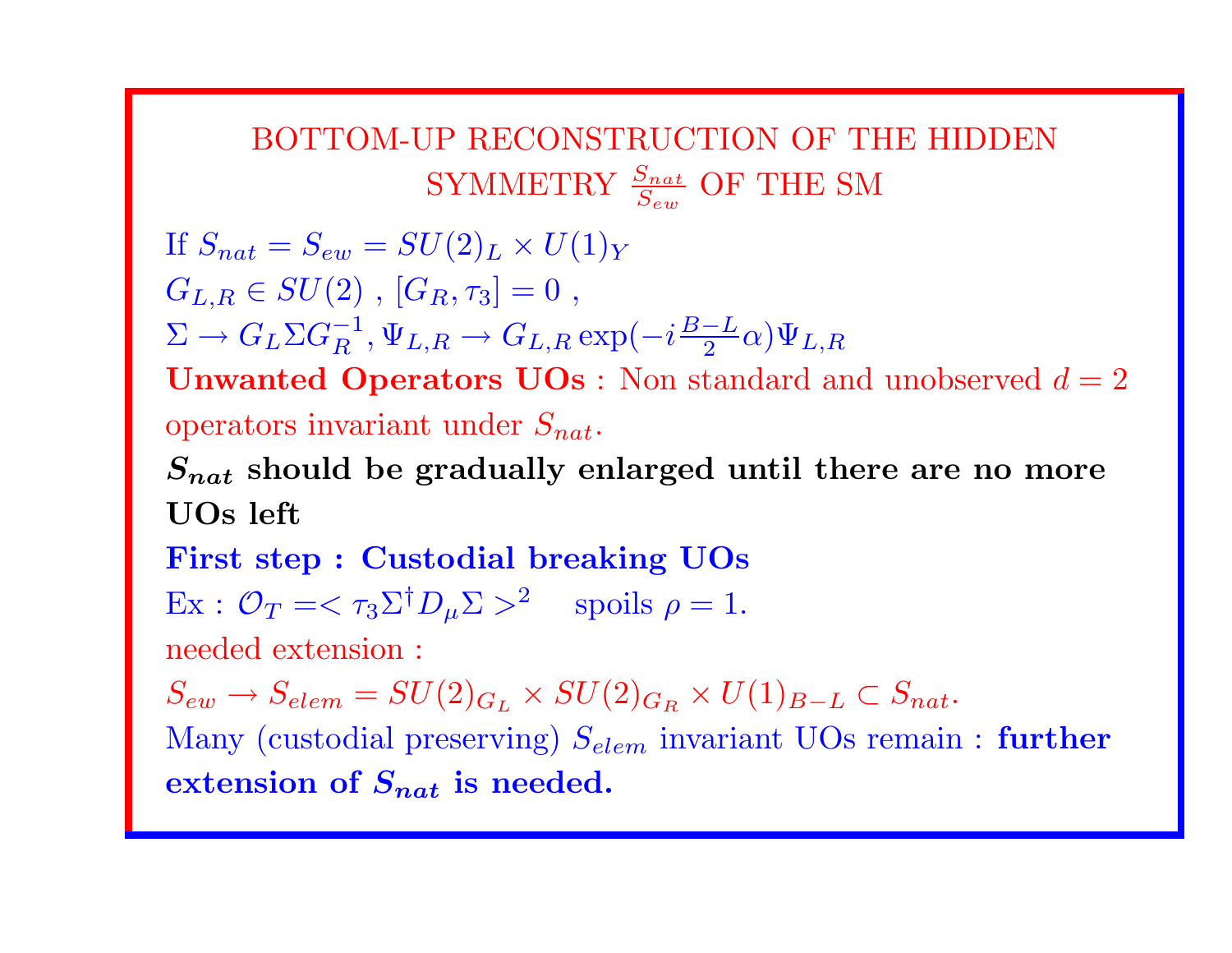Custodial preserving UOs

- $\mathcal{O}_S = \langle G_{L,\mu\nu} \Sigma G_R^{\mu\nu} \Sigma^{\dagger} \rangle$  unsuppressed contribution to the parameter S.
- $\mathcal{O}_L=\bar{\Psi}$  $L\gamma_\mu\Sigma D^\mu\Sigma^\dagger\Psi_L$  unsuppressed modification of fermion couplings.

 ${\cal O}_{Yuk} = \bar{\Psi}$  $_L\Sigma\Psi_R$  unsuppressed fermion masses  $m\sim\Lambda_W$ Concerns Higgs sector : The Goldstone bosons Σ are the only LE manifestation of <sup>a</sup> new spontaneously broken chiral symmetry  $S_{comp} = SU(2)_{\Gamma_L} \times SU(2)_{\Gamma_R} \quad \Sigma \rightarrow \Gamma_L \Sigma \Gamma_R^{-1}$ "Elementary" gauge bosons and fermions are neutral under  $S_{comp}$ The minimal symmetry  $S_{nat}$  necessary and sufficient to kill all the  $UOs : S_{nat} =$  $[SU(2)_{G_L}\times SU(2)_{G_R}\times U(1)_{B-L}]_{elem}\times [SU(2)_{\Gamma_L}\times SU(2)_{\Gamma_R}]_{comp}$  $\left[G_{L\mu} \; , \qquad \quad G_{R\mu} \; , \qquad \quad G_{B\mu} \; ; \; \Psi_{LR} \right] \;\; \times \; \left[\Gamma_{L\mu} \; , \qquad \quad \Gamma_{R\mu} \; ; \; \; \Sigma \right]$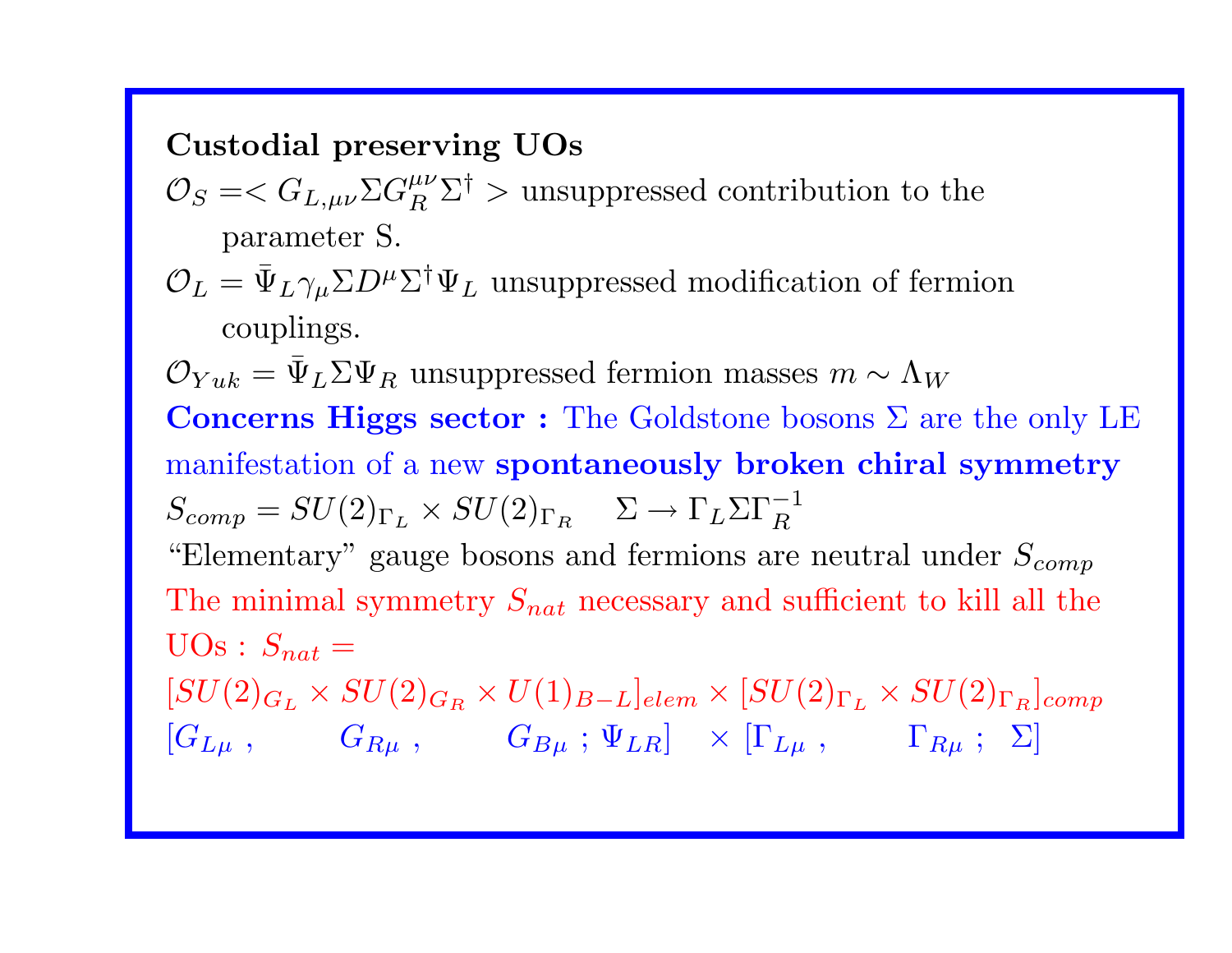

General  $\mathcal{L}_2$  invariant under linear action of  $S_{nat}$  $\mathcal{L}_2 = \frac{F_W^2}{4} < D_\mu \Sigma^\dagger D^\mu \Sigma > -\frac{1}{2} < G_L^{\mu\nu} G_{L,\mu\nu} + G_R^{\mu\nu} G_{R,\mu\nu} >$ −  ${1\over 4} G^{\mu\nu}_B G_{B,\mu\nu} + i \bar\Psi$  ${}_L\gamma^\mu D_\mu\Psi_L +i\bar\Psi$  ${}_R\gamma^\mu D_\mu \Psi_R$ 

- Contains gauge fields redundant at LE
- •• Only "mass term"  $\frac{F_W^2}{4} < (\Gamma_{L,\mu} - \Gamma_{R,\mu})^2 >$

• No link between elementary and composite sectors Impose suitable  $S_{nat}$  - invariant constraints to reduce the linear

symmetry back to  $S_{ew}$ 

pairwise identification (up to <sup>a</sup> gauge) :

$$
\Gamma_{L/R,\mu} \sim g_{L/R} G_{L/R,\mu}, \Gamma_{R,\mu} \sim g_B B_\mu \frac{\tau_3}{2}
$$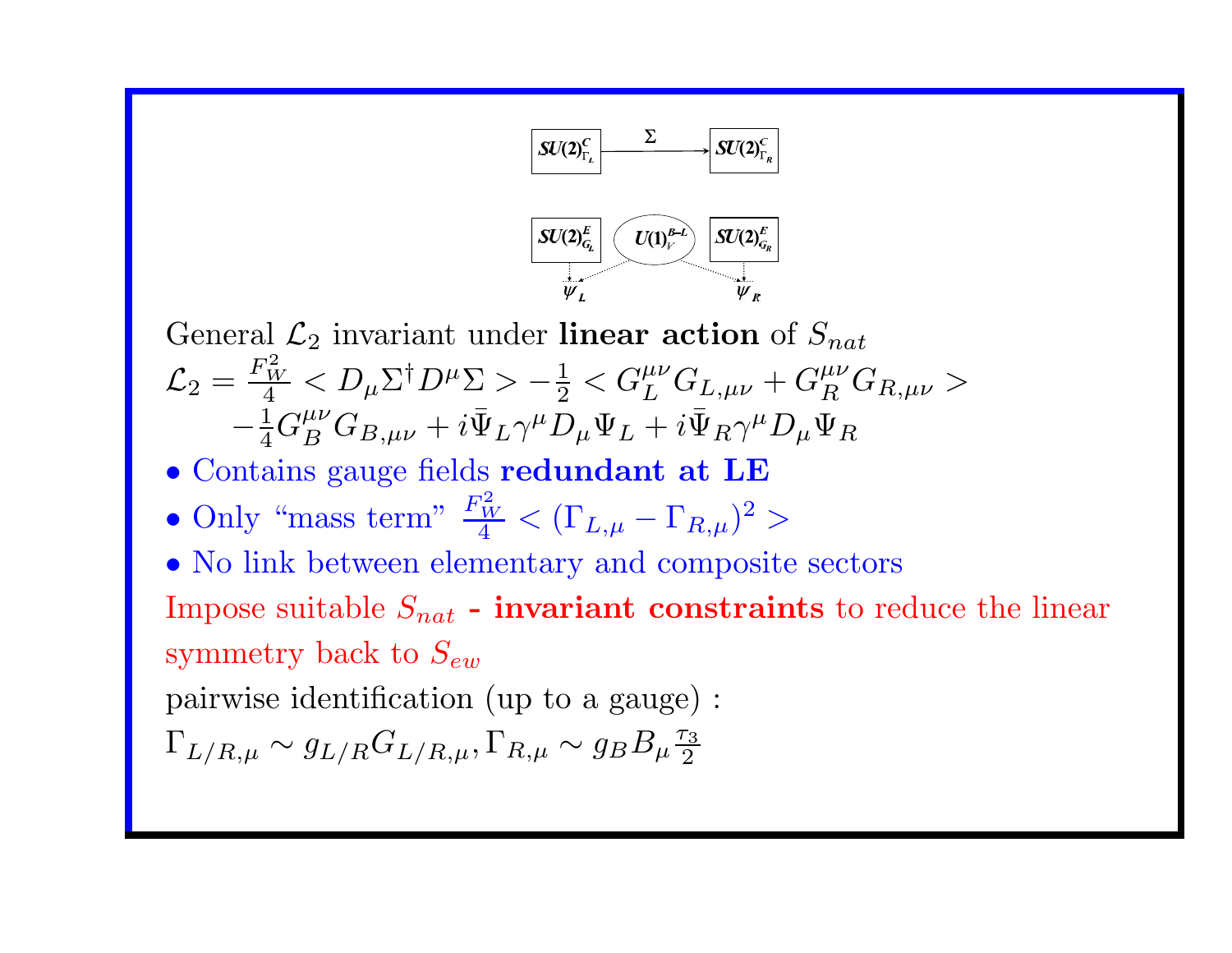



$$
\Gamma_{L,\mu} = \mathcal{X} g_L G_{L,\mu} \mathcal{X}^{-1} + i \mathcal{X} \partial_\mu \mathcal{X}^{-1}
$$
  

$$
\Gamma_{R,\mu} = \mathcal{Y} g_R G_{R,\mu} \mathcal{Y}^{-1} + i \mathcal{Y} \partial_\mu \mathcal{Y}^{-1}
$$

X and  $\mathcal{Y}$  ... constant multiples of  $SU(2)$  matrices  $\Omega_{L/R}$  $\mathcal{X} = \xi \Omega_L$ ,  $\mathcal{Y} = \eta \Omega_R$ Covariance under  $S_{nat}$ :  $\mathcal{X} \to \Gamma_L \mathcal{X} G_L^{-1}$  ,  $\mathcal{Y} \to \Gamma_R \mathcal{Y} G_R^{-1}$ The covariant constraints are equivalent to  $D_{\mu} \mathcal{X} = D_{\mu} \mathcal{Y} = 0$ non propagating spurions.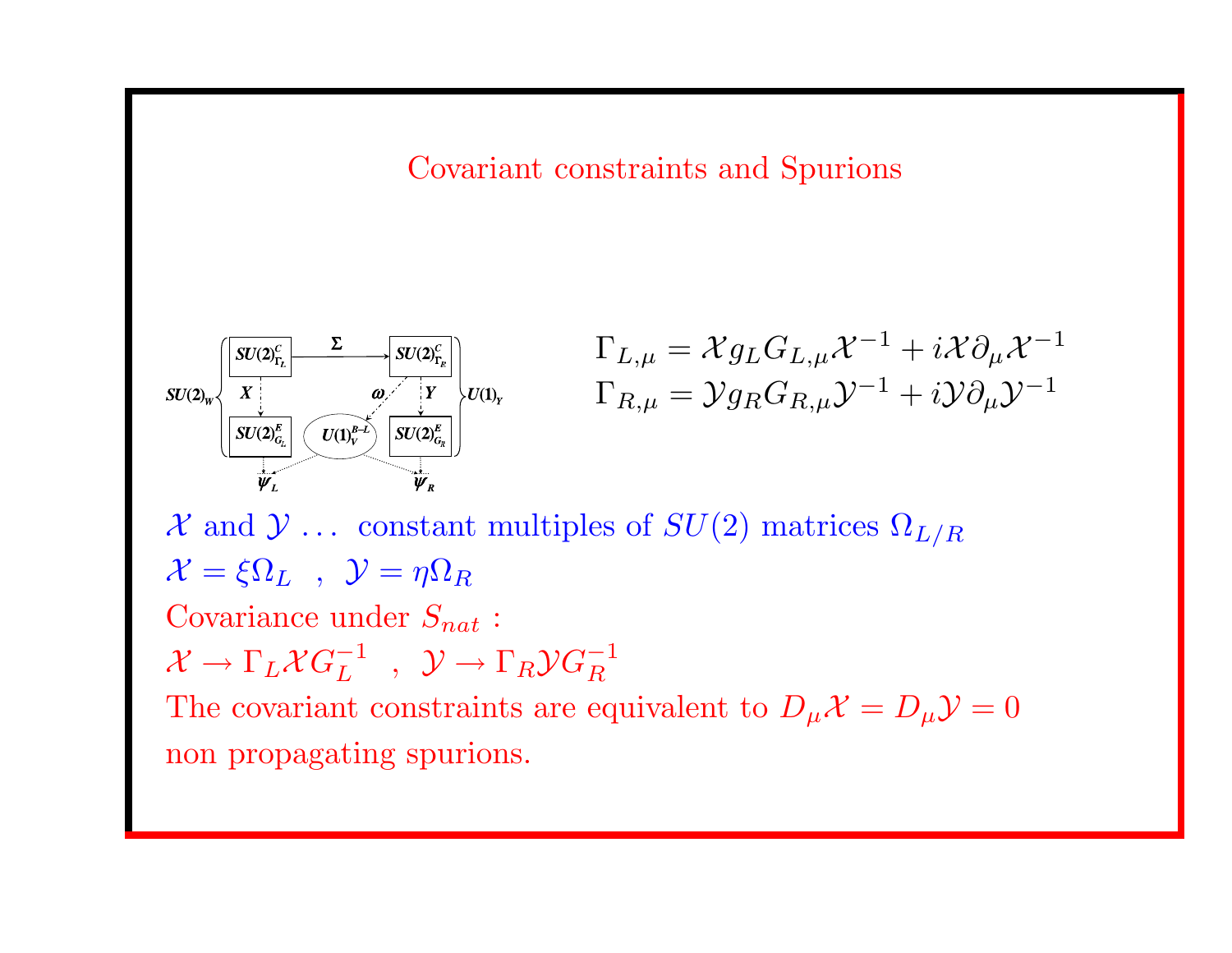$U(1)_{B-L}$  embedded into  $SU(2)$ :  $G_B = \exp(-i\alpha \tau_3)$ Last identification :  $U(1)_{B-L}$  and right isospin  $\rightarrow U(1)_Y$ :  $\Gamma_{R,\mu} = \omega g_B G_{B,\mu} \frac{\tau_3}{2} \omega^{-1} + i \omega \partial_\mu \omega^{-1}$ covariance  $\omega \to \Gamma_R \omega G_R^{-1}$  $\omega = \zeta \Omega_B$ ,  $\Omega_B \in SU(2)$ 

- Covariant projection on up and down components of RH doublets  $\Pi_u = \omega \frac{1+\tau_3}{2} \omega^{-1}$ ,  $\Pi_d = \omega \frac{1-\tau_3}{2} \omega^{-1}$  $\mathcal{Y}_{u,d} = \Pi_{u,d} \mathcal{Y} \to \Gamma_R \mathcal{Y}_{u,d} G_R^{-1}$
- Lepton number violation is necessarily present spurion  $\mathcal{Z} = \omega \tau_+ \omega^{\dagger} \to \exp(i\alpha) \Gamma_R \mathcal{Z} \Gamma_R^{-1}$  carries two units of B-L. Size of LNV violation  $\mathcal{Z} \sim \zeta^2 \ll \xi, \eta$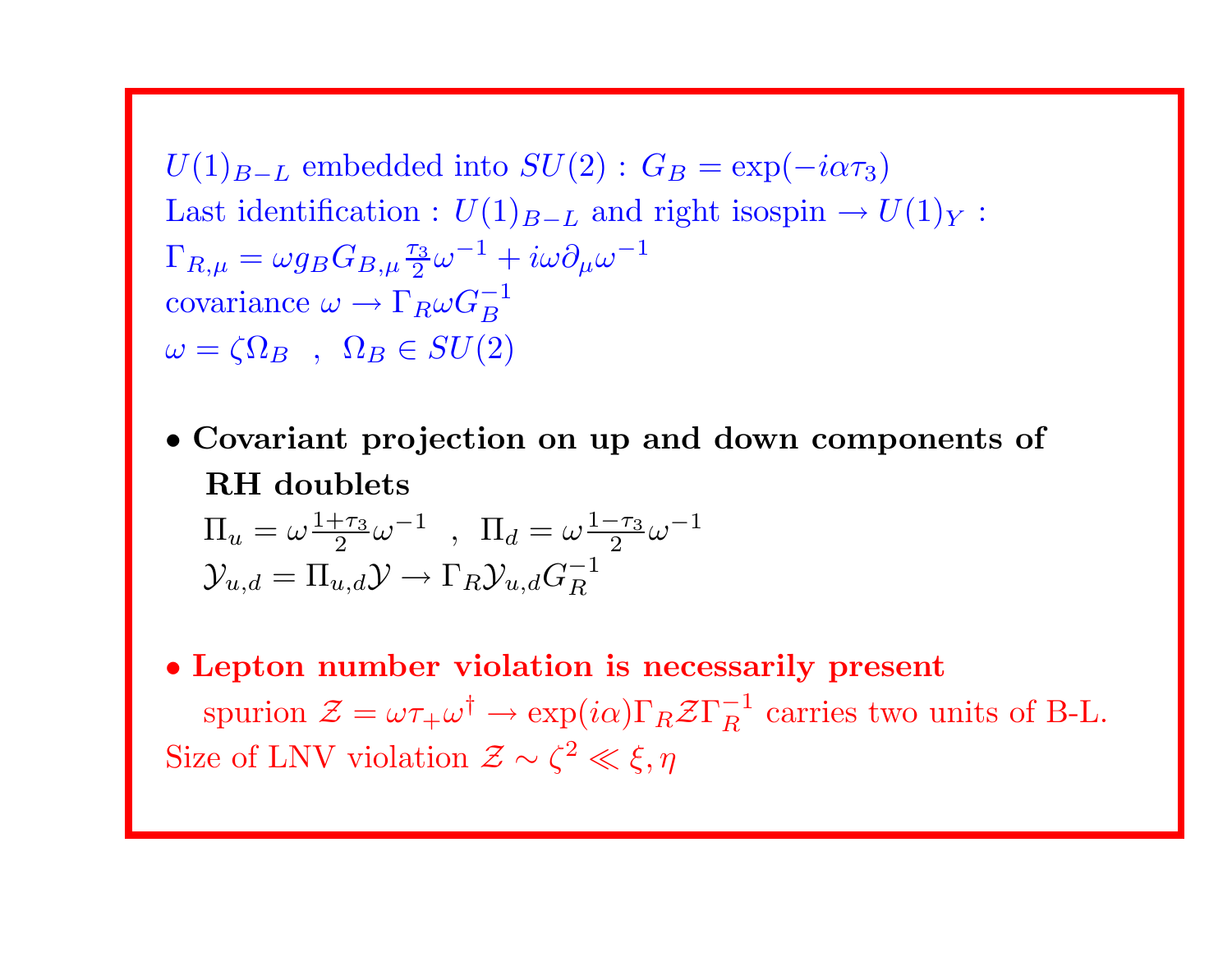**Standard gauge :**  $\Omega_L = \Omega_R = \Omega_B = 1$  The constraints reduce to

• 
$$
\Gamma_{L,\mu} = g_L G_{L,\mu} \rightarrow SU(2)_W
$$
  
\n $\Gamma_{R,\mu}^3 = g_R G_{R,\mu}^3 = g_B G_{B,\mu} \rightarrow U(1)_Y$ ,  $\Gamma_{R,\mu}^{1,2} = g_R G_{R,\mu}^{1,2} = 0$   
\n $\frac{Y}{2} = T_R^3 + \frac{B-L}{2}$ 

 $\bullet$  Spurions :  $\mathcal{X}=\xi\times 1$  $\mathcal{Y}_u = \eta \frac{1+\tau_3}{2}$   $\mathcal{Y}_d = \eta \frac{1-\tau_3}{2}$  $\mathcal{Z} = \zeta^2 \tau_+$ 

 $\xi$ ,  $\eta$ ,  $\zeta$  three **naturally small** expansion parameters originating beyond the SM.

constraints + standard gauge :  $\mathcal{L}_2 \rightarrow L^*_{SM}$ 

- W and Z standard masses and mixing
- Standard couplings to fermions  $(\nu_R \text{ decouples})$
- No <sup>p</sup>hysical scalars (3 GBs eaten by W and <sup>Z</sup> )
- Fermions massless
- Huge accidental flavour (family) symmetry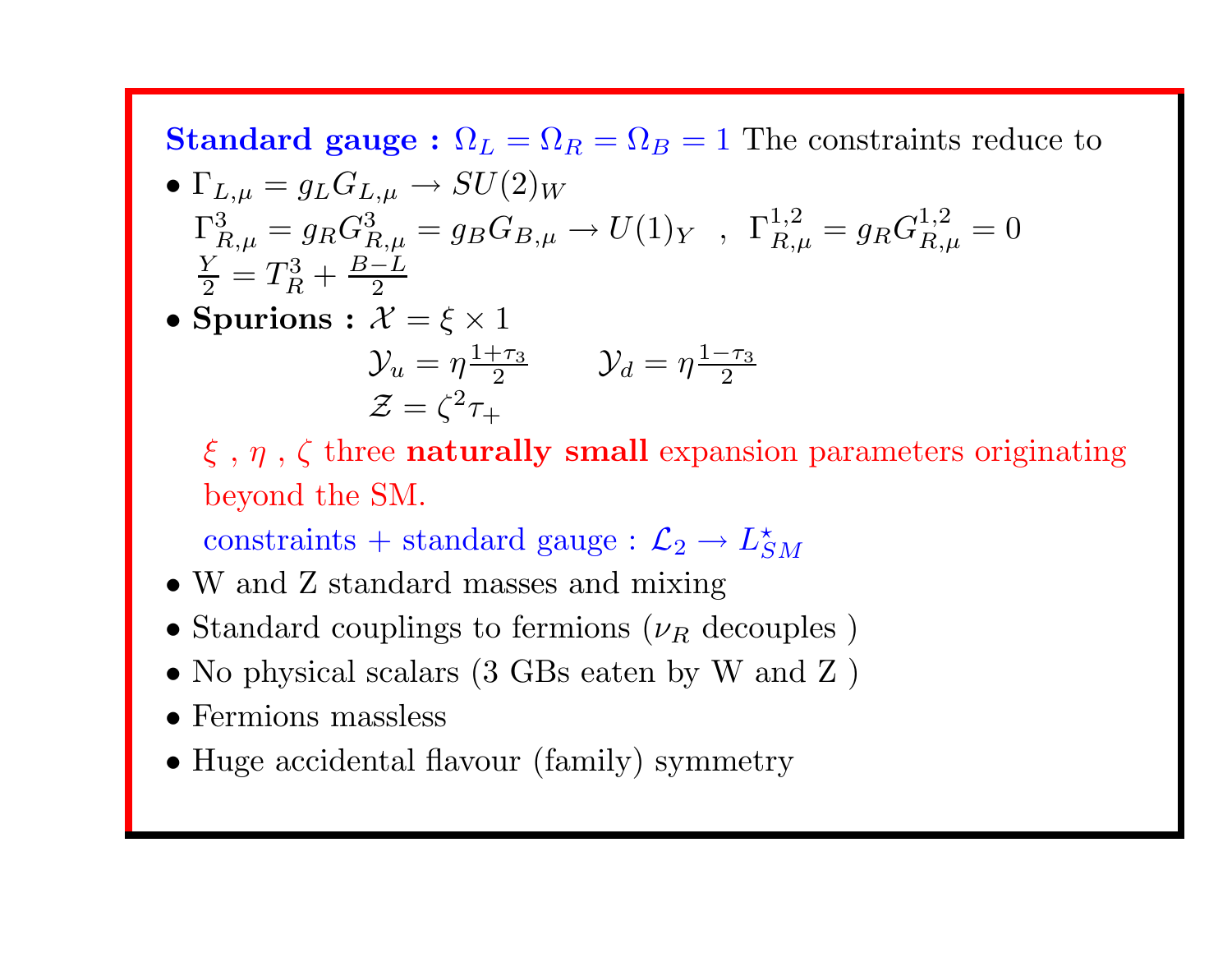### First manifestation of SPURIONS : FERMION MASSES



 $\bar{\Psi}$  $_L{\mathcal{X}}^{\dagger} \Sigma \mathcal{Y}_{u,d} \Psi_R$  $m_{top}/\Lambda_W \sim \xi \eta = \mathcal{O}(p)$ 

Higher powers of spurions : additional suppression factors Majorana masses  $\bar{\Psi}$  $_R{\mathcal Y}^{\dagger}{\mathcal Z}{\mathcal Y}\Psi^C_R\sim \zeta^2\eta^2$  $\bar{\Psi}$  $_L{\mathcal X}^\dagger \Sigma {\mathcal Z} \Sigma^\dagger {\mathcal X} \Psi^C_L \sim \zeta^2 \xi^2$ 

Naturally suppressed by the factor  $\zeta^2 \ll \xi \eta$ , c.f. LNV processes.

### Suppression of neutrino Dirac masses

Discrete symmetry :  $\nu_R \rightarrow -\nu_R$ ,  $l_R \rightarrow (1-2\Pi_u)l_R$ 

- At LO  $\nu_R$  does not couple to any gauge field
- Allows for (small) Majorana mass
- Forbids Dirac masses of neutrino's
- Forbids RH charged lepton currents  $\bar{e}_R\gamma\nu_R$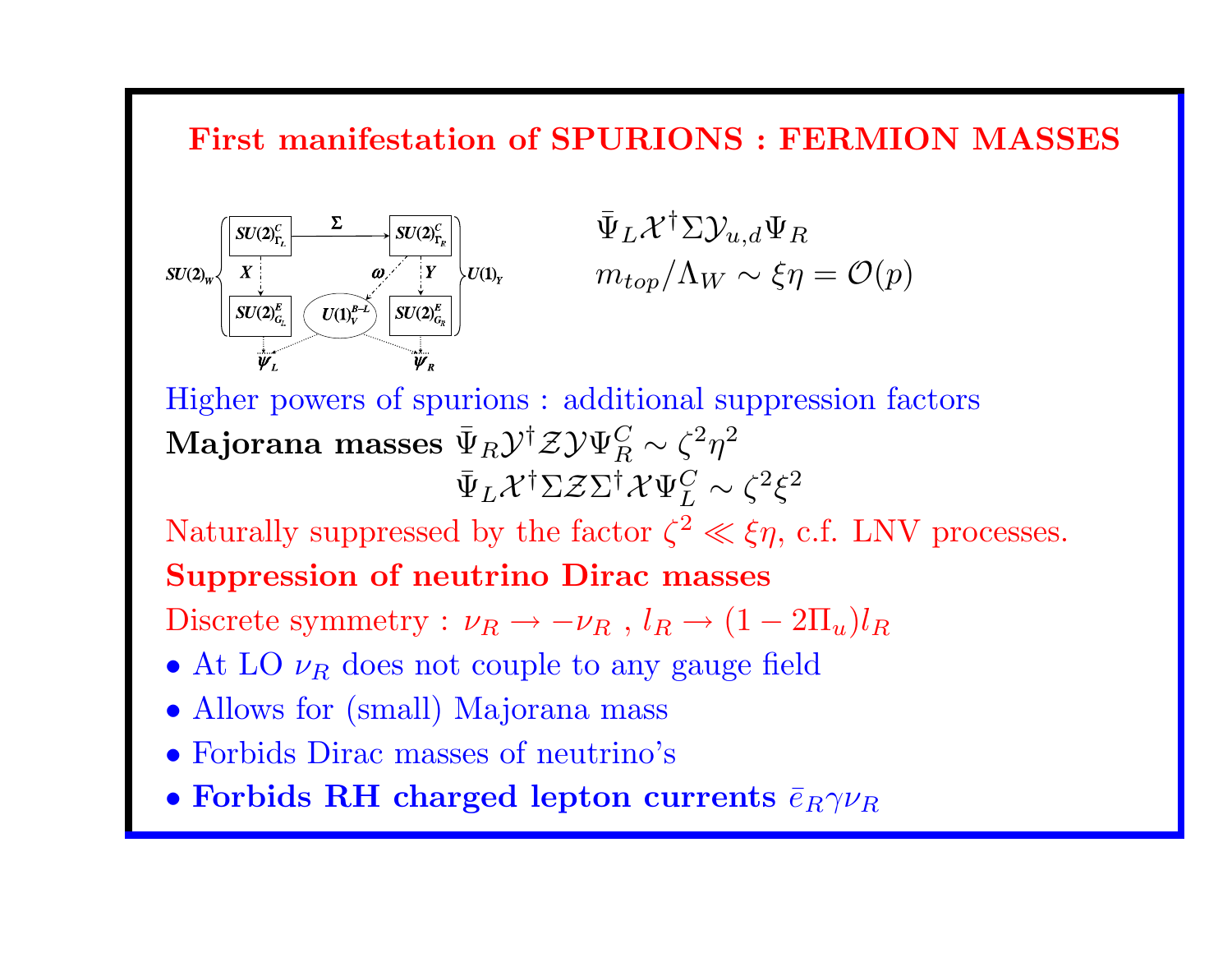#### Beyond the Leading Order

- Construct all invariants from the  $S_{nat}$  gauge fields, GB's, fermion doublets and from spurions
- •• Order them according to  $d^* = d + \frac{1}{2}n_{\xi} + \frac{1}{2}n_{\eta}$
- Impose the constraints  $D_{\mu} \mathcal{X} = D_{\mu} \mathcal{Y} = 0$  and go to the standard gauge.

 $\underline{\text{LO}} : d^* = 2 \quad \dots \quad d = 2 \quad n_{\xi} = n_{\eta} = 0 \quad \dots \quad \text{SM Higgsless vertices}$  $d = 1$ ,  $n_{\xi} = n_{\eta} = 1$ ... Fermion mass  $\underline{\text{NLO}} : d^* = 3 \dots \mathcal{O}(p^2 \xi^2) \quad \mathcal{O}(p^2 \eta^2)$  $NNLO : d^* = 4 ...$  Start loops, oblique corrections, FCNC ...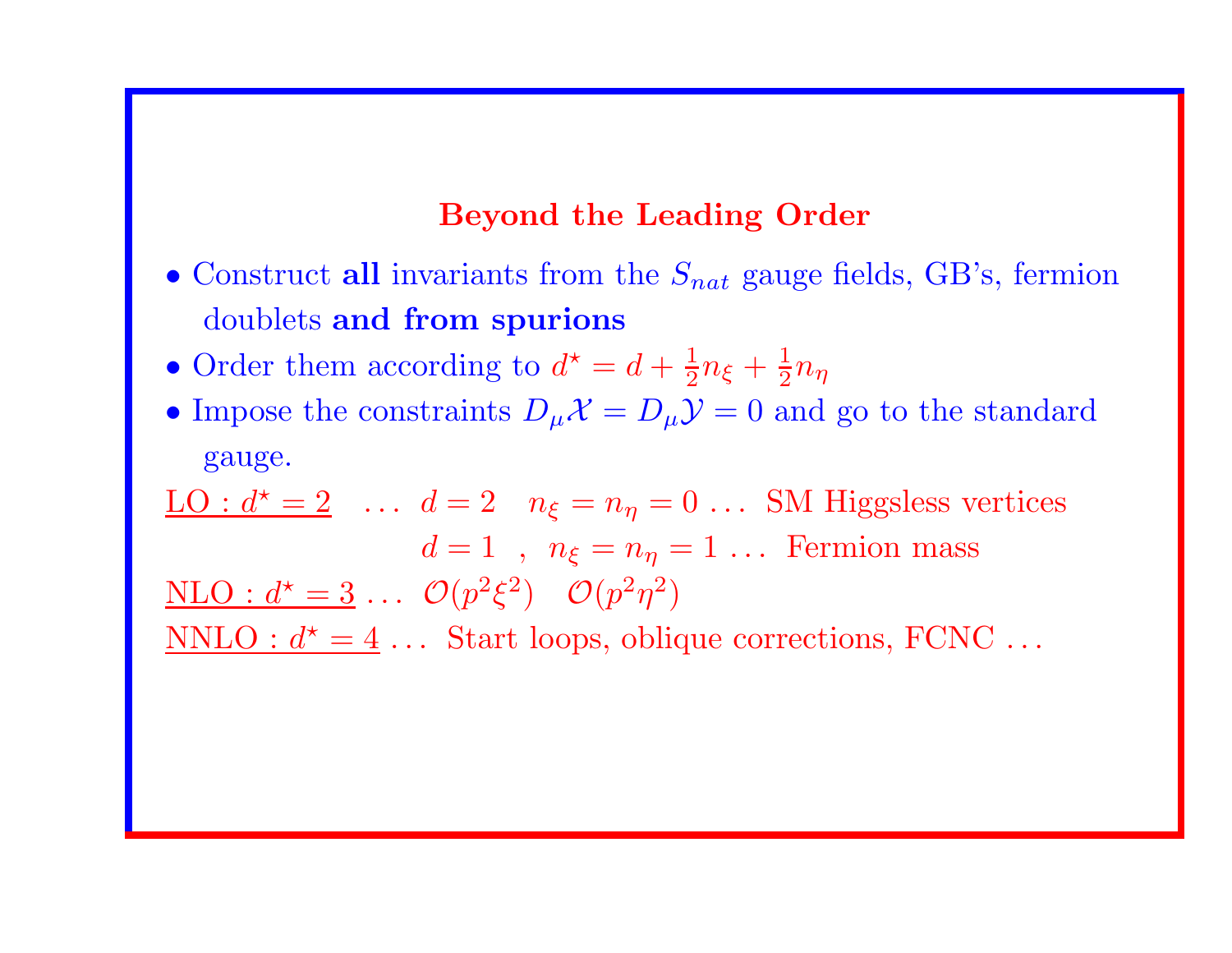### Next to the Leading Order

Consists of two Non Standard Operators involving fermions  ${\cal O}_L=i\bar\Psi$  ${}_L\gamma^{\mu}\mathcal{X}^{\dagger}\Sigma D_{\mu}\Sigma^{\dagger}\mathcal{X}\Psi_L$  $\mathcal{O}_{R,ab}=i\bar{\Psi}$  $_R\gamma^\mu \mathcal{Y}_a^\dagger \Sigma^\dagger D_\mu \Sigma \mathcal{Y}_b \Psi_R$  $a, b = U \text{ or } D$  $\mathcal{O}_L = \mathcal{O}(p^2 \xi^2)$ ,  $\mathcal{O}_{R,ab} = \mathcal{O}(p^2 \eta^2)$ 

- Non standard couplings of fermions to W and Z (suppressed by spurions)
- No contributions from loops (start at  $d = 4$ )
- Universal in family space : No breaking of LO accidental flavour symmetry at that order
- For leptons :  $\mathcal{O}_{R,UD}$  and  $\mathcal{O}_{R,DU}$  are absent due to the  $\nu_R \rightarrow -\nu_R$ reflection symmetry.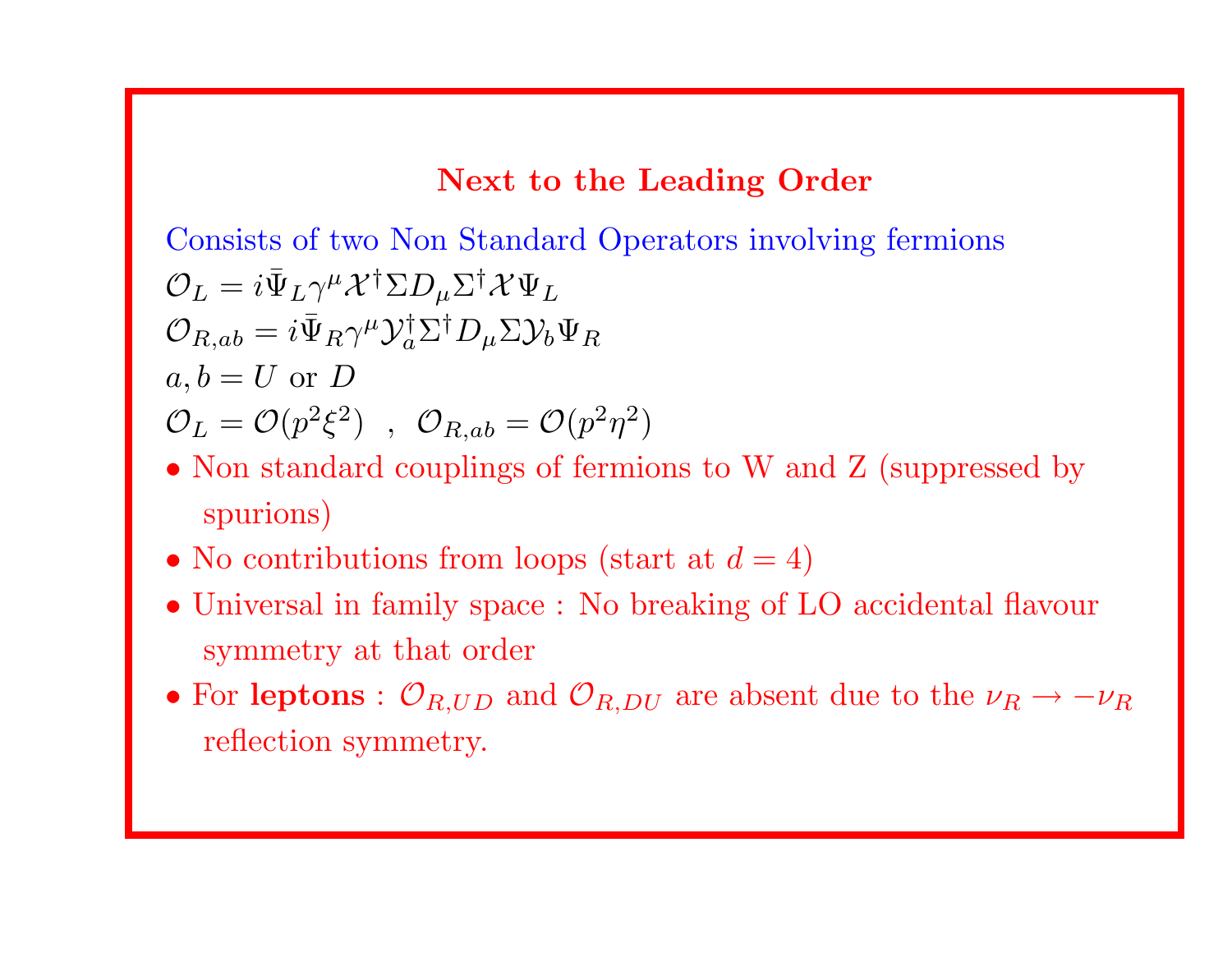# NLO Couplings of fermions to W.

$$
\mathcal{L}_{CC} = \frac{1}{\sqrt{2}} g (1 - \xi^2 \rho_L) (J_{\mu}^{\overline{U}D} + J_{\mu}^{\overline{N}L}) W^{\mu} + h.c \quad \mathbf{U} = \begin{pmatrix} u \\ c \\ t \end{pmatrix}, \mathbf{D} = \begin{pmatrix} d \\ s \\ b \end{pmatrix}, \mathbf{N} = \begin{pmatrix} v_e \\ v_{\mu} \\ v_{\tau} \end{pmatrix}, \mathbf{L} = \begin{pmatrix} e \\ \mu \\ \tau \end{pmatrix}
$$

$$
\sum_{\mu} J_{\mu}^{\overline{U}D} = (1 + \delta) \overline{U_{L}} V_{L} \gamma_{\mu} D_{L} + \epsilon \overline{U_{R}} V_{R} \gamma_{\mu} D_{R}
$$

$$
\bm{J}_{\mu}^{\bar{N}L}=\overline{\bm{N}}_L\bm{V}_{MNS}{\bm{\gamma}}_{\mu}\bm{L}_L
$$

- $\mathbf{V_L}$ ,  $\mathbf{V_R}$  : 2 unitary matrices coming from the diagonalization of the U and D quark mass matrices.
- $\bullet$ 3 parameters arising from spurions:

$$
(1-\xi^2\rho_L) \qquad (1+\delta) \qquad \mathcal{E}
$$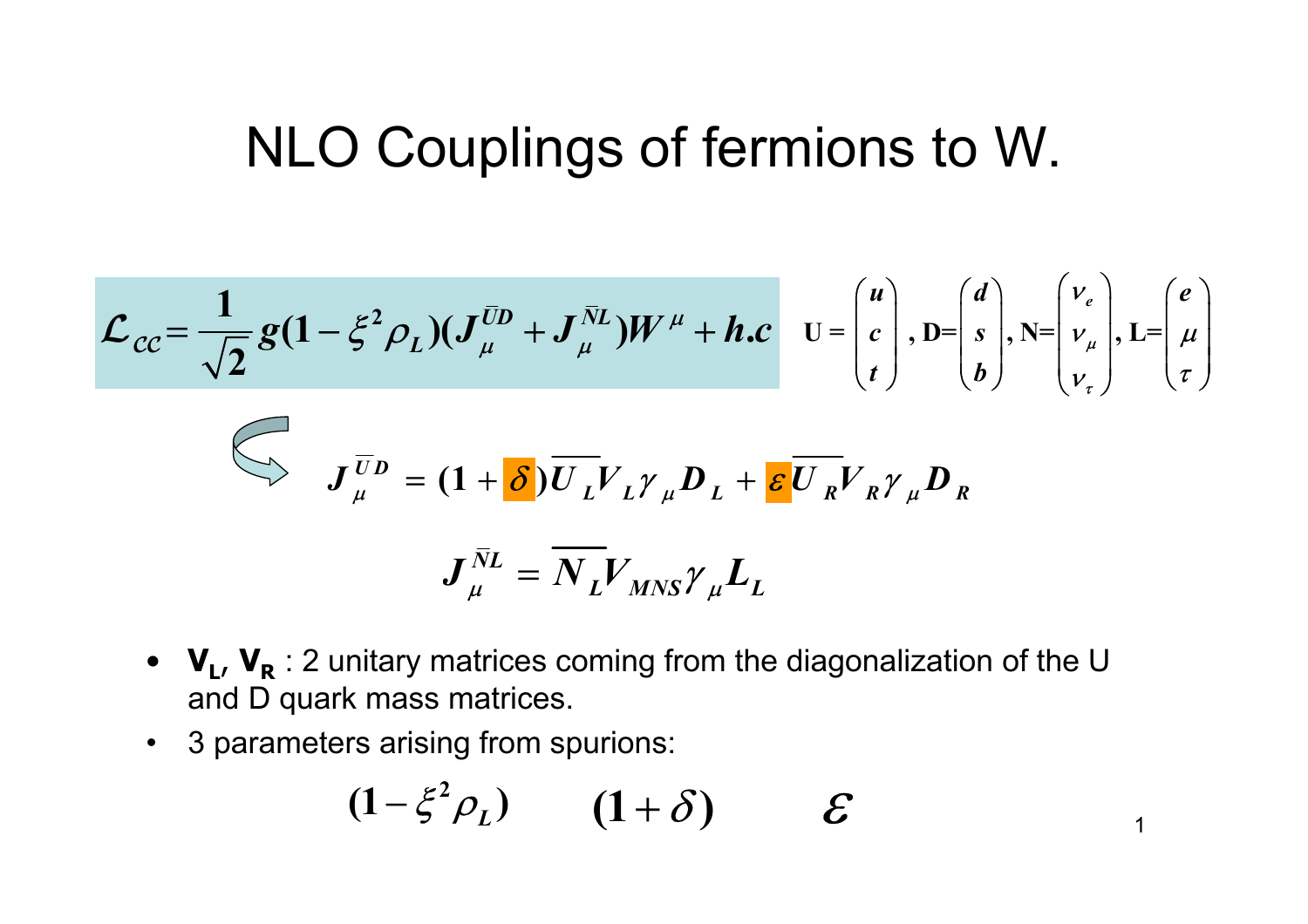## Effective vector and axial vector EW couplings.

•Experimentally, we have access to vector and axial currents.

$$
J_{\mu}^{\overline{U}D} = \frac{1}{2} \left[ \overline{U} \boldsymbol{\mathcal{V}}_{eff} \boldsymbol{\gamma}_{\mu} D + \overline{U} \boldsymbol{\mathcal{A}}_{eff} \boldsymbol{\gamma}_{\mu} \boldsymbol{\gamma}_{5} D \right]
$$

$$
\mathcal{V}_{\text{eff}}^{ij} = (1+\delta) V_{\text{L}}^{ij} + \epsilon V_{\text{R}}^{ij} + \text{NNLO} \quad \text{and} \quad \mathcal{A}_{\text{eff}}^{ij} = -(1+\delta) V_{\text{L}}^{ij} + \epsilon V_{\text{R}}^{ij} + \text{NNLO}
$$
\n
$$
\left| \mathcal{V}_{\text{eff}}^{ij} \right|^2 = \left| V_{\text{L}}^{ij} \right|^2 \left\{ 1 + 2\delta + 2\epsilon \operatorname{Re} \left( \frac{V_{\text{R}}^{ij}}{V_{\text{L}}^{ij}} \right) \right\} \qquad \left| A_{\text{eff}}^{ij} \right|^2 = \left| V_{\text{L}}^{ij} \right|^2 \left\{ 1 + 2 \cdot \delta - 2\epsilon \cdot \operatorname{Re} \left( \frac{V_{\text{R}}^{ij}}{V_{\text{L}}^{ij}} \right) \right\}
$$

•In the light quark sector, 4 independant parameters :

$$
\mathcal{V}_{\text{eff}}^{\text{ud}} = \cos \hat{\theta} \qquad \qquad \delta \qquad \qquad \varepsilon_{\text{NS}} = \varepsilon \cdot \text{Re} \left( \frac{V_{R}^{\text{ud}}}{V_{L}^{\text{ud}}} \right) \qquad \varepsilon_{\text{S}} = \varepsilon \cdot \text{Re} \left( \frac{V_{R}^{\text{us}}}{V_{L}^{\text{us}}} \right)
$$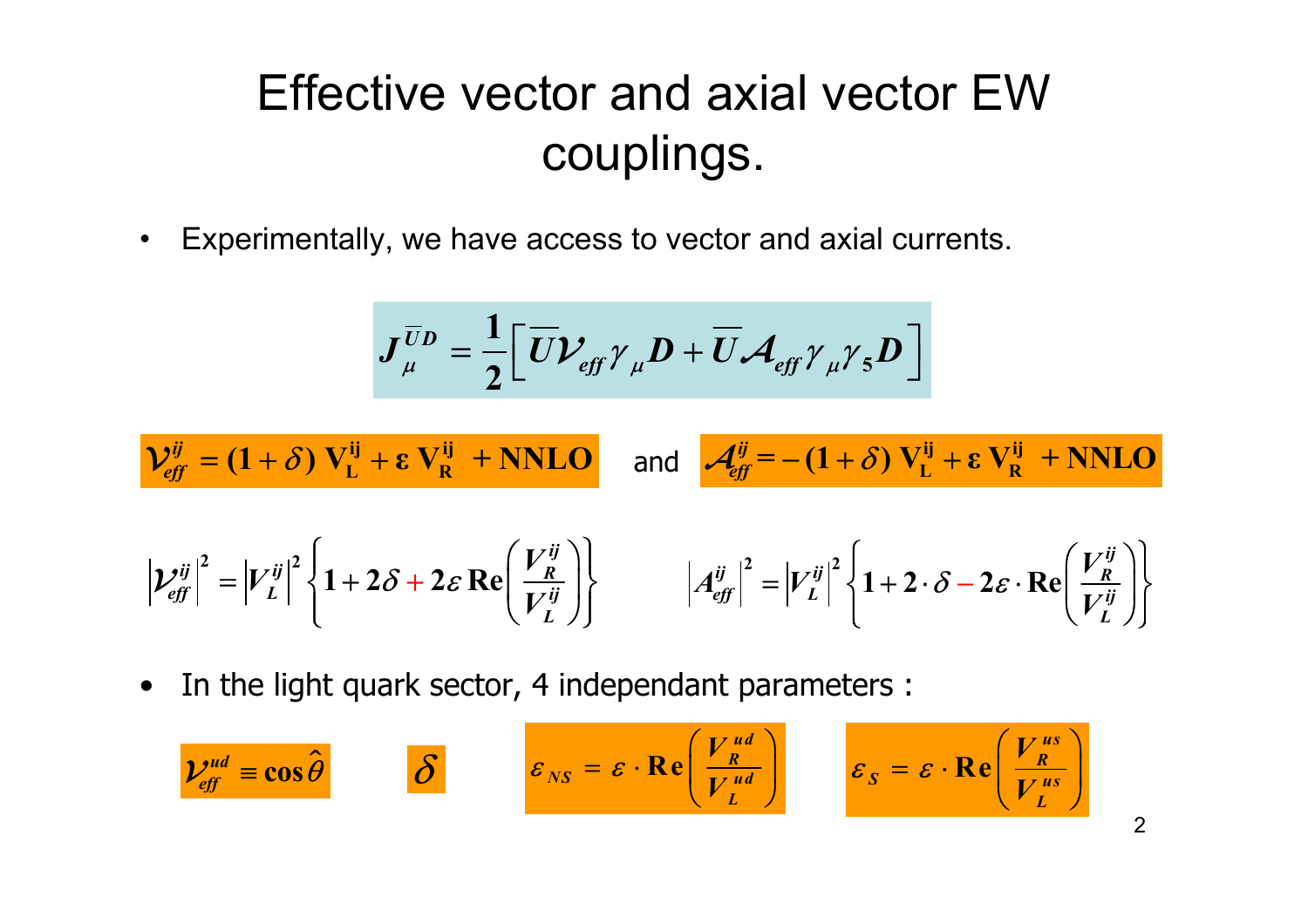## Order of magnitude of the parameters

••  $\delta, \varepsilon \leq 1\%$  (top quark mass)

$$
\varepsilon_{\text{NS}} = \varepsilon \text{ Re} \left( \frac{V_{\text{R}}^{\text{ud}}}{V_{\text{L}}^{\text{ud}}} \right) \qquad \varepsilon_{\text{S}} = \varepsilon \text{ Re} \left( \frac{V_{\text{R}}^{\text{us}}}{V_{\text{L}}^{\text{us}}} \right)
$$
\n
$$
\cdot \text{ V}_{\text{L}} \text{ close to } V_{\text{CKM}} \implies \text{ experimental measurements} \quad \left\{ \begin{array}{l} |V_{\text{L}}^{\text{ud}}| \sim 0.97 \\ |V_{\text{R}}^{\text{us}}| \le 1 \end{array} \right.
$$
\n
$$
\cdot \text{ Unitarity of } V_{\text{R}} \implies \left\{ \begin{array}{l} |V_{\text{R}}^{\text{ud}}| \le 1 \\ |V_{\text{R}}^{\text{us}}| \le 1 \end{array} \right.
$$
\n
$$
\Rightarrow \left| \frac{\varepsilon_{\text{NS}}}{\varepsilon_{\text{NS}}} \right| \le \varepsilon \sim 1\% \qquad \text{et} \quad \left| \frac{\varepsilon_{\text{S}}}{\varepsilon_{\text{S}}} \right| \le 4.5 \varepsilon
$$

- $\bullet$ Possible enhancement of  $\mathcal{E}_\text{S}$
- •We are looking for effects of at most few percents.

0.23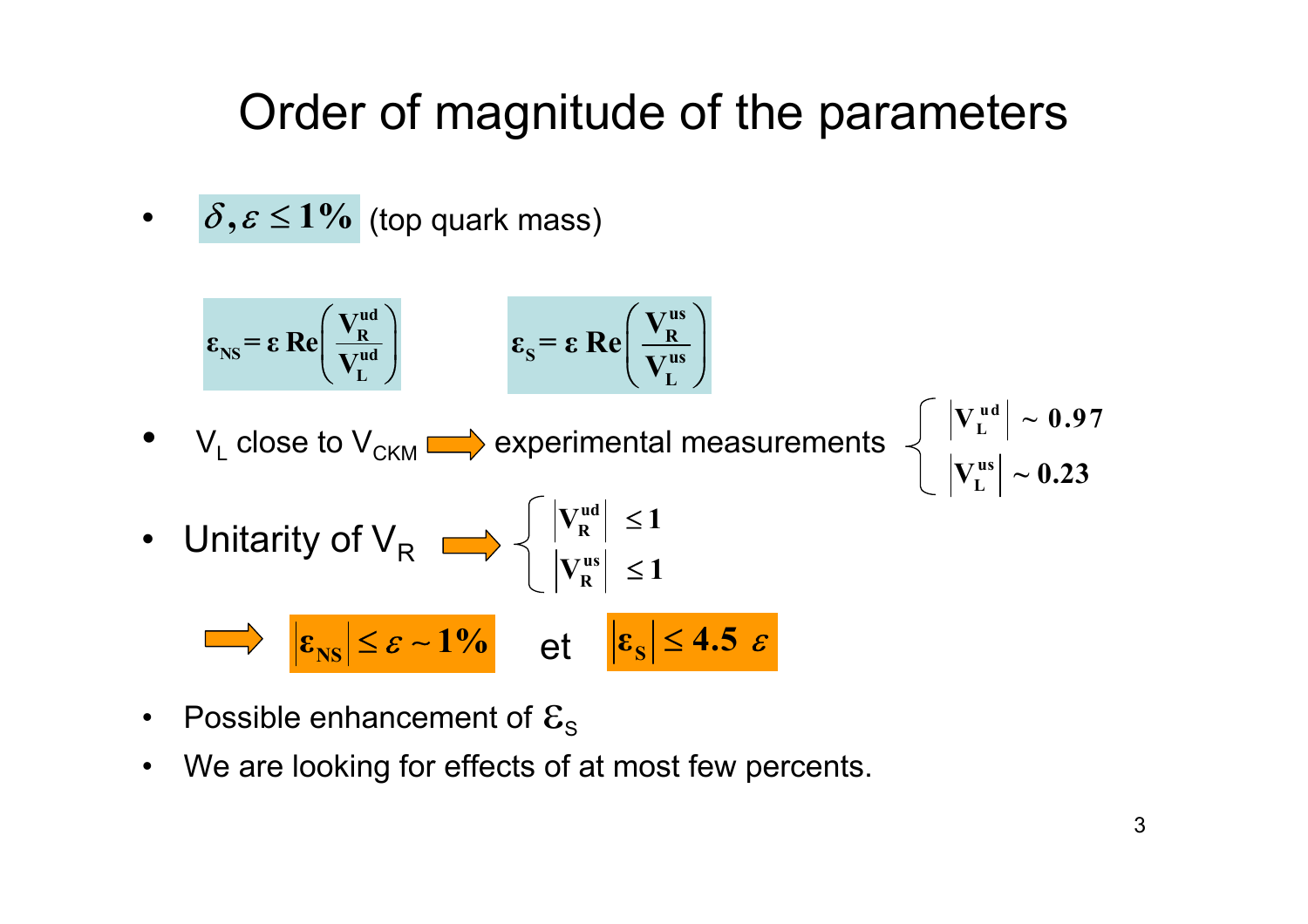# Test of NLO effects

| <b>Experimental processes</b>                                                                                                                                                                                                                                     | <b>Parameters extracted</b>                                    | <b>Low Energy/QCD inputs</b>                                                                                                    |
|-------------------------------------------------------------------------------------------------------------------------------------------------------------------------------------------------------------------------------------------------------------------|----------------------------------------------------------------|---------------------------------------------------------------------------------------------------------------------------------|
| Nuclear $\beta$ decays<br>$0+30+$                                                                                                                                                                                                                                 | $ \mathcal{V}\,^{ud}_{eff}  \equiv \cos \hat{\theta}$          | <b>CVC + nuclear corrections</b><br>[Marciano & Sirlin '05]                                                                     |
| Hadronic $\tau$ decays<br>$R_V, R_A, R_S,$<br><b>Moments</b><br>ALEPH, OPAL                                                                                                                                                                                       | $\varepsilon_{\text{NS}}$ , $\delta + \varepsilon_{\text{NS}}$ | <b>OPE</b><br>[Braaten et al '92,<br>Lediberder & Pich '92]<br>$\alpha_{\rm s}$ (m <sub>7</sub> ), m <sub>q</sub> , condensates |
| $\Gamma_{\mathsf{W}}$<br>LEP, TEVATRON                                                                                                                                                                                                                            | $\delta$                                                       | <b>Perturbative QCD</b><br>$\alpha_{\rm s}$ (m <sub>w</sub> )                                                                   |
| DIS $v(v)$ on protons                                                                                                                                                                                                                                             | $\delta$                                                       | Normalized pdf                                                                                                                  |
| $ \mathcal{V}_{\text{eff}}^{us} ^2 = \sin^2 \hat{\theta} \left( 1 + 2 \frac{\delta + \varepsilon_{\text{NS}}}{\sin^2 \hat{\theta}} \right) \left( 1 + 2 \left( \varepsilon_{\text{S}} - \varepsilon_{\text{NS}} \right) \right)$<br>KI3 decay rates<br>$f_{+}(0)$ |                                                                |                                                                                                                                 |
| $\mathsf{K}^{\mathsf{L}}_{\mu 3}$ decay                                                                                                                                                                                                                           | $\epsilon_{\rm S}$ = $\epsilon_{\rm NS}$                       | $K_{\pi}$ scattering phases<br>[Buettiker, Descotes,<br>Moussallam' 02]<br>and $\Delta_{\text{CT}}$ : $\chi$ PT                 |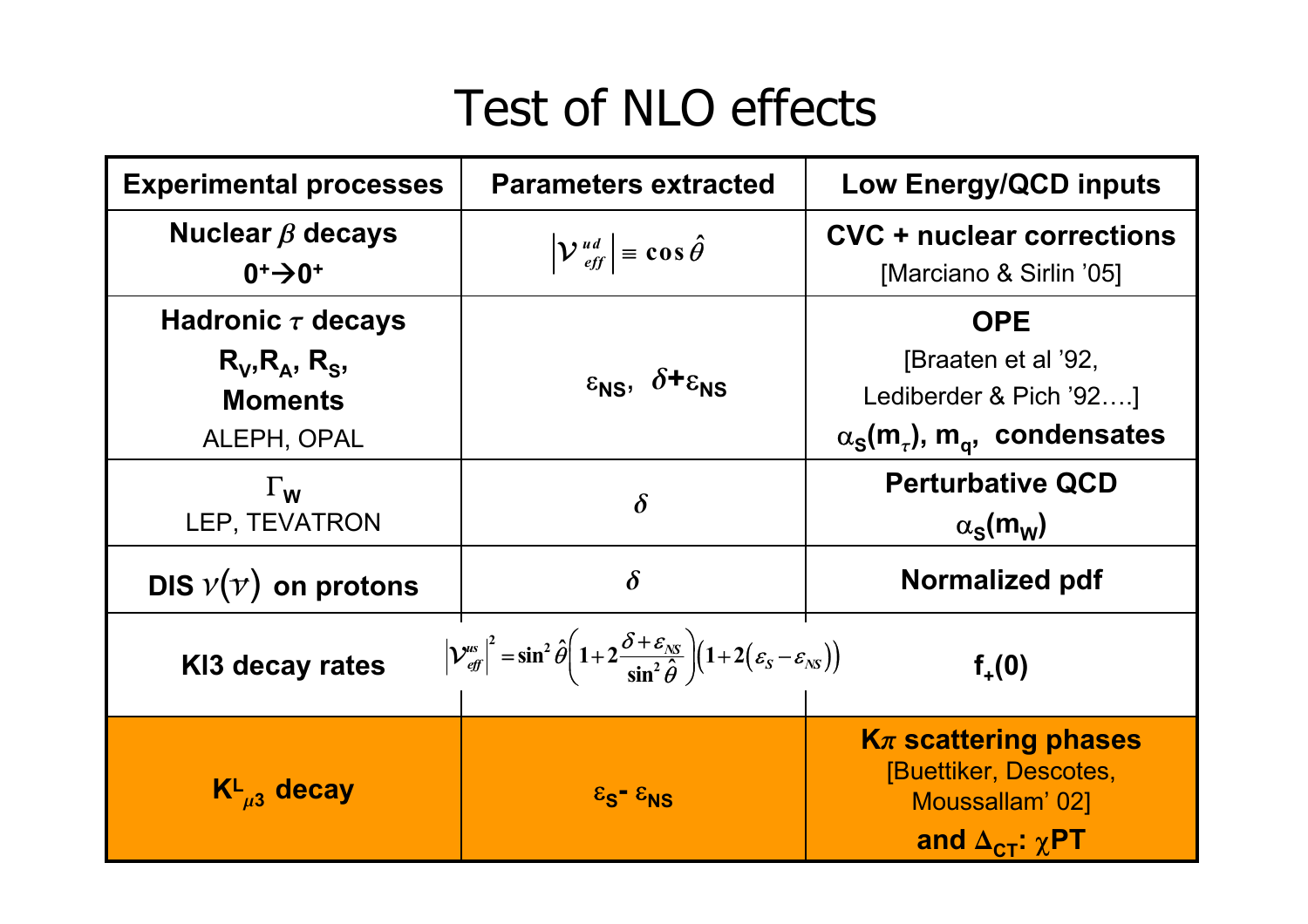## <sub>3</sub> decays: Callan-Treiman Low Energy Theorem **(cf. Talk E.Passemar)**  $\boldsymbol{K}_{\mu}^{L}$

$$
C = f(\Delta_{K\pi}) = \frac{F_{K^+}}{F_{\pi}f_{+}^{K^0}(0)} + \Delta_{CT}
$$

$$
\Delta_{K\pi} = m_K^2 - m_{\pi}^2
$$
 
$$
\Delta_{CT}^{NLO} \sim -3.5.10^{-3}
$$
 [Gasser & Leutwuler]

•Experimental measurements :

$$
\Rightarrow \left(\frac{F_K}{F_\pi}\left|\frac{\mathcal{A}_{\text{eff}}^{\text{us}}}{\mathcal{A}_{\text{eff}}^{\text{ud}}}\right|\right) = 0.27618(48)
$$
  

$$
\Rightarrow f_+^{K_0}(0)\left|\mathcal{V}_{\text{eff}}^{\text{us}}\right| = 0.21619(55)
$$

$$
\rightarrow \quad \left| \mathcal{V}^{ud} \right| = 0.97377(26)
$$

### **[updated using recent KLOE measu**rement of  $K_{\mu2}^{\phantom{\dag}}]$

Average of most recent measurements of NA48, KTeV, KLOE.

**[Towner & Hardy]**  $(0^+ \rightarrow 0^+)$ updated by **[Marciano & Sirlin '05]**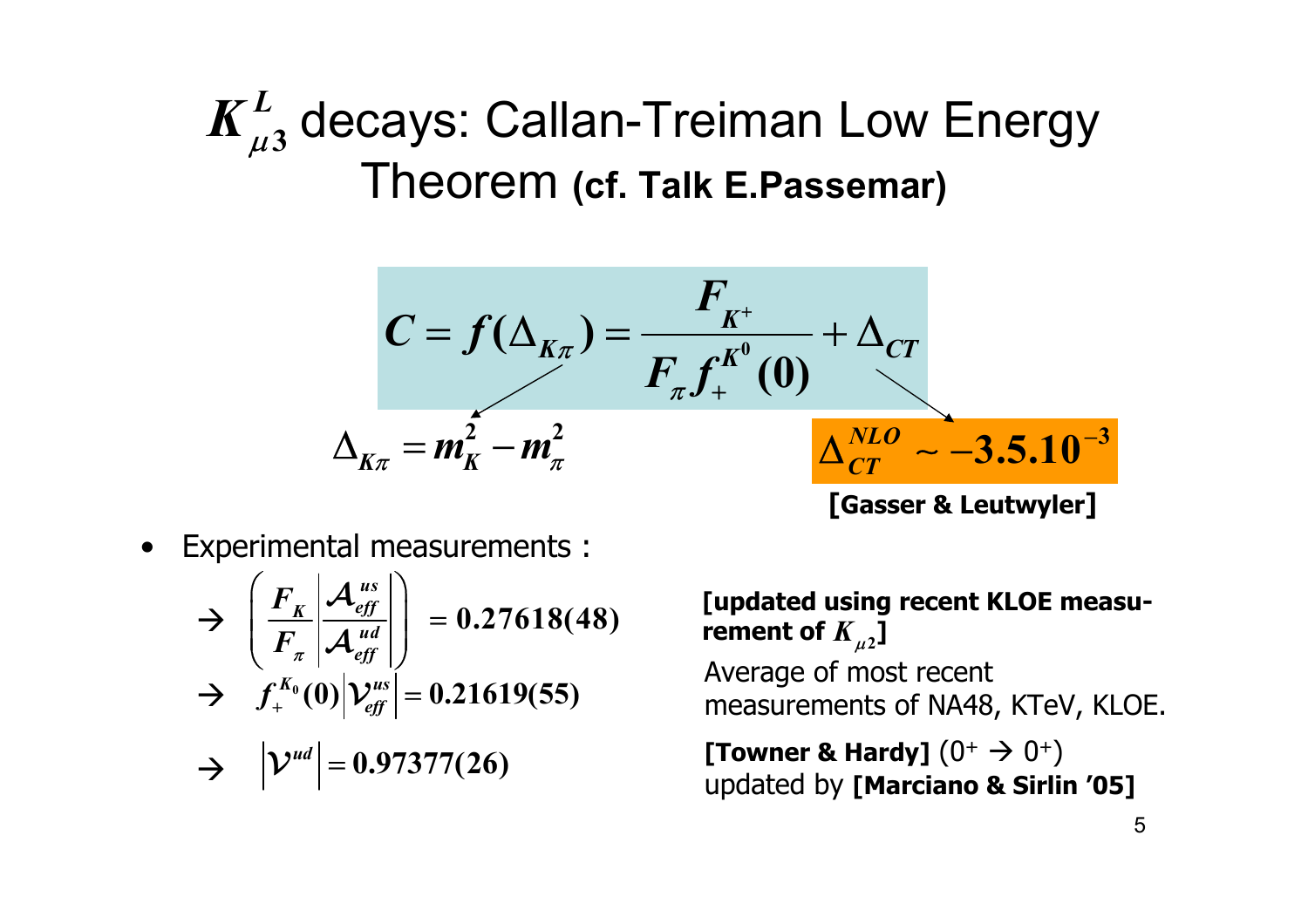$$
C = f(\Delta_{K\pi}) = \frac{F_K |\mathcal{A}_{\text{eff}}^{\text{us}}|}{F_{\pi} |\mathcal{A}_{\text{eff}}^{\text{ud}}|} \frac{1}{f_{+}(0) |\mathcal{V}_{\text{eff}}^{\text{us}}|} |\mathcal{V}_{\text{eff}}^{\text{ud}}| \frac{|\mathcal{A}_{\text{eff}}^{\text{ud}}|}{|\mathcal{V}_{\text{eff}}^{\text{ud}}|} |\mathcal{A}_{\text{eff}}^{\text{us}}|} + \Delta_{CT}
$$
\n
$$
\text{Standard Model case}: \quad \mathcal{V}_{\text{eff}} = -\mathcal{A}_{\text{eff}} = V_{CKM} \qquad |\mathcal{A}_{\text{eff}}^{\text{ud}}| \frac{|\mathcal{V}_{\text{eff}}^{\text{us}}|}{|\mathcal{V}_{\text{eff}}^{\text{ud}}|} = 1
$$
\n
$$
\mathcal{C}_{SM} = 1.2440 \pm 0.0039 + \Delta_{CT} \qquad \ln C_{SM} = 0.2183 \pm 0.0031 + \frac{\Delta_{CT}}{B_{\text{exp}}}
$$
\n
$$
\cdot \text{ LEFT case}: \qquad |\mathcal{A}_{\text{eff}}^{\text{ud}}| |\mathcal{V}_{\text{eff}}^{\text{us}}| = 1 + 2(\varepsilon_{S} - \varepsilon_{NS})
$$
\n
$$
\ln C = 0.2183 \pm 0.0031 + \Delta \varepsilon \qquad \text{with} \qquad \Delta \varepsilon = \tilde{\Delta}_{CT} + 2(\varepsilon_{S} - \varepsilon_{NS})
$$
\n
$$
\text{Experimental} \qquad \text{uncertainties} \qquad \left[ \tilde{\Delta}_{CT} = \frac{\Delta_{CT}}{B_{\text{exp}}} \right] \qquad \text{6}
$$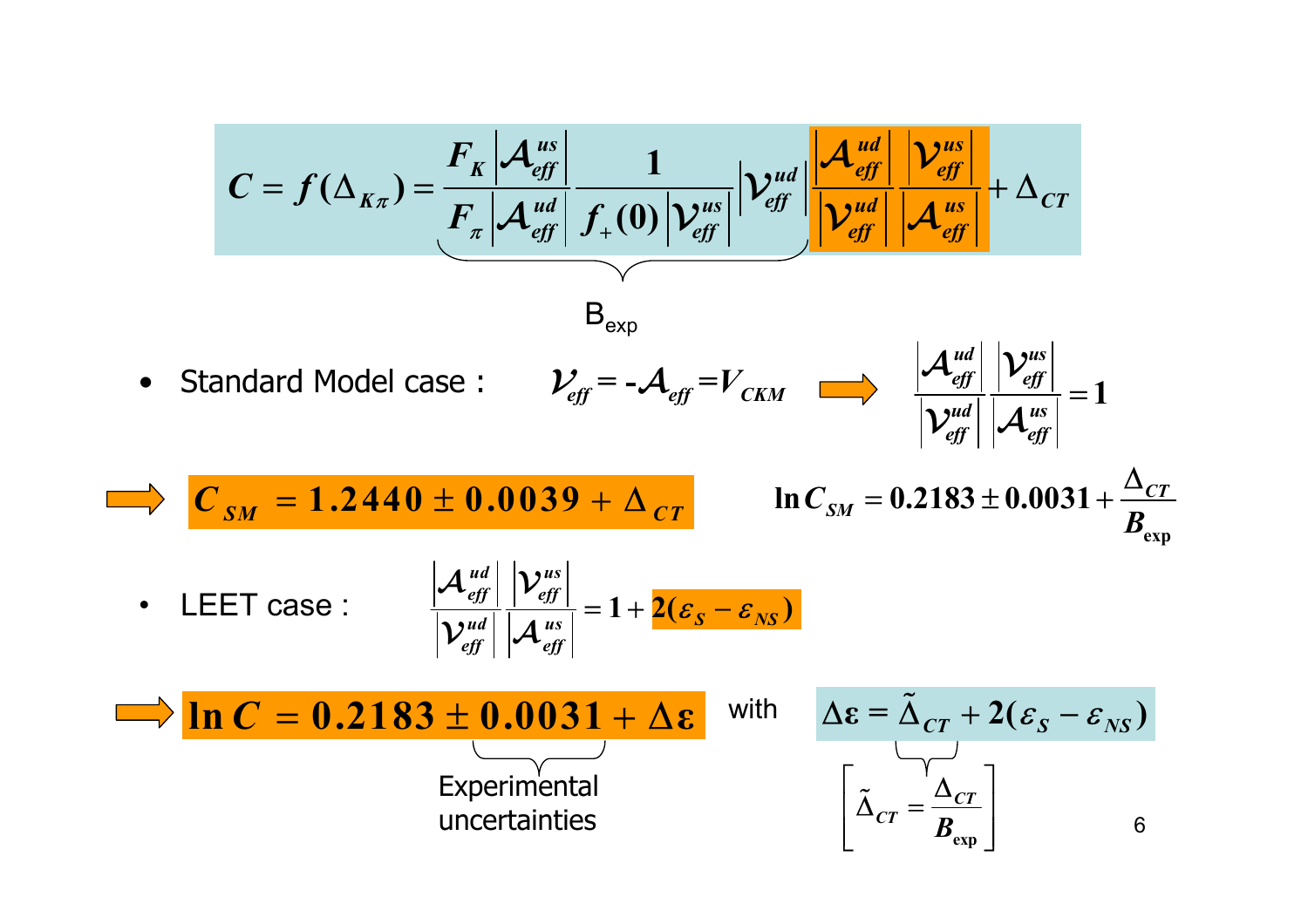## A dispersive representation of the  $K_{\pi}$  scalar form factor.

$$
f(t) = \exp\left[\frac{t}{\Delta_{K\pi}} \left(\ln C - G(t)\right)\right]
$$
 with 
$$
G(t) = \frac{\Delta_{K\pi}(\Delta_{K\pi} - t)}{\pi} \int_{t_{\pi K}}^{\infty} \frac{ds}{(s - \Delta_{K\pi})(s - t)}
$$

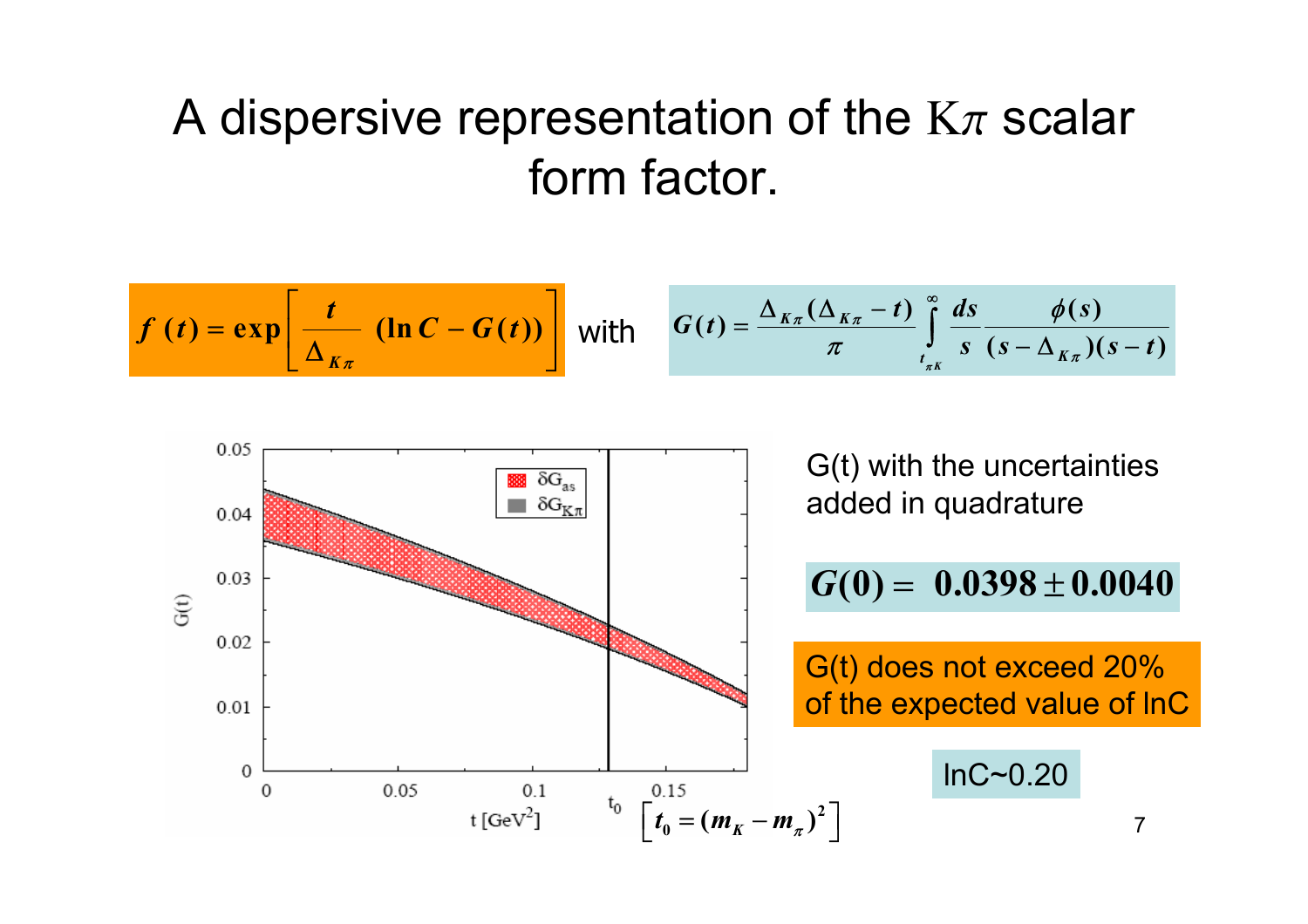- •Similar representation for the vector form factor in terms of its slope.
- •• Accurate dispersive parametrization of the  $K_{\mu}$ , Dalitz distribution  $(E_{\mu}^{*}, E_{\pi}^{*}) \leftrightarrow 2$  parameters  $\Lambda_{+} = m_{\pi}^{2} \hat{f}_{+}^{*}(0)$ ,  $\ln C$ .
- • NA48 : First dedicated high statistics (2.6 M of events) analysis of  $K_{L\mu3}$  Dalitz plot to <mark>directly extract InC</mark> :

$$
\left\{\n\begin{array}{l}\n\ln C_{\text{exp}} = 0.1438 \pm 0.014 \\
\hline\n\Lambda_{+} = 0.0233 \pm 0.0009 \\
\text{[NA48, Phys. Lett. B647:341, 2007]}\n\end{array}\n\right.
$$

• $NB$ : Extracting the slope  $λ$ 0 using the linear parametrization does not help us to determine lnC.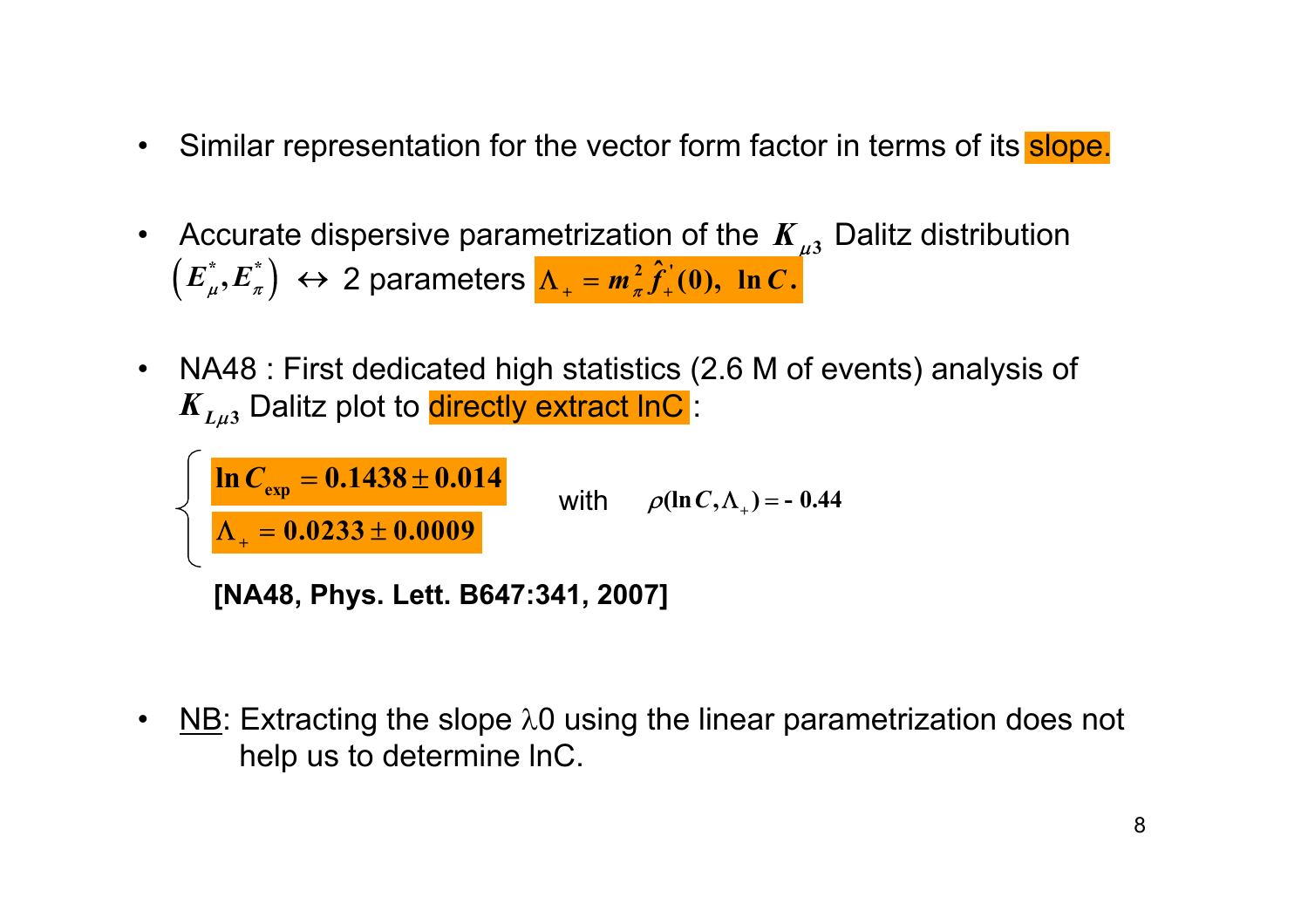

<code>NA48 Dalitz plot analysis:In $\boldsymbol{C}_\mathrm{exp} = \boldsymbol{0.1438} \pm \boldsymbol{0.014}$ </code>

•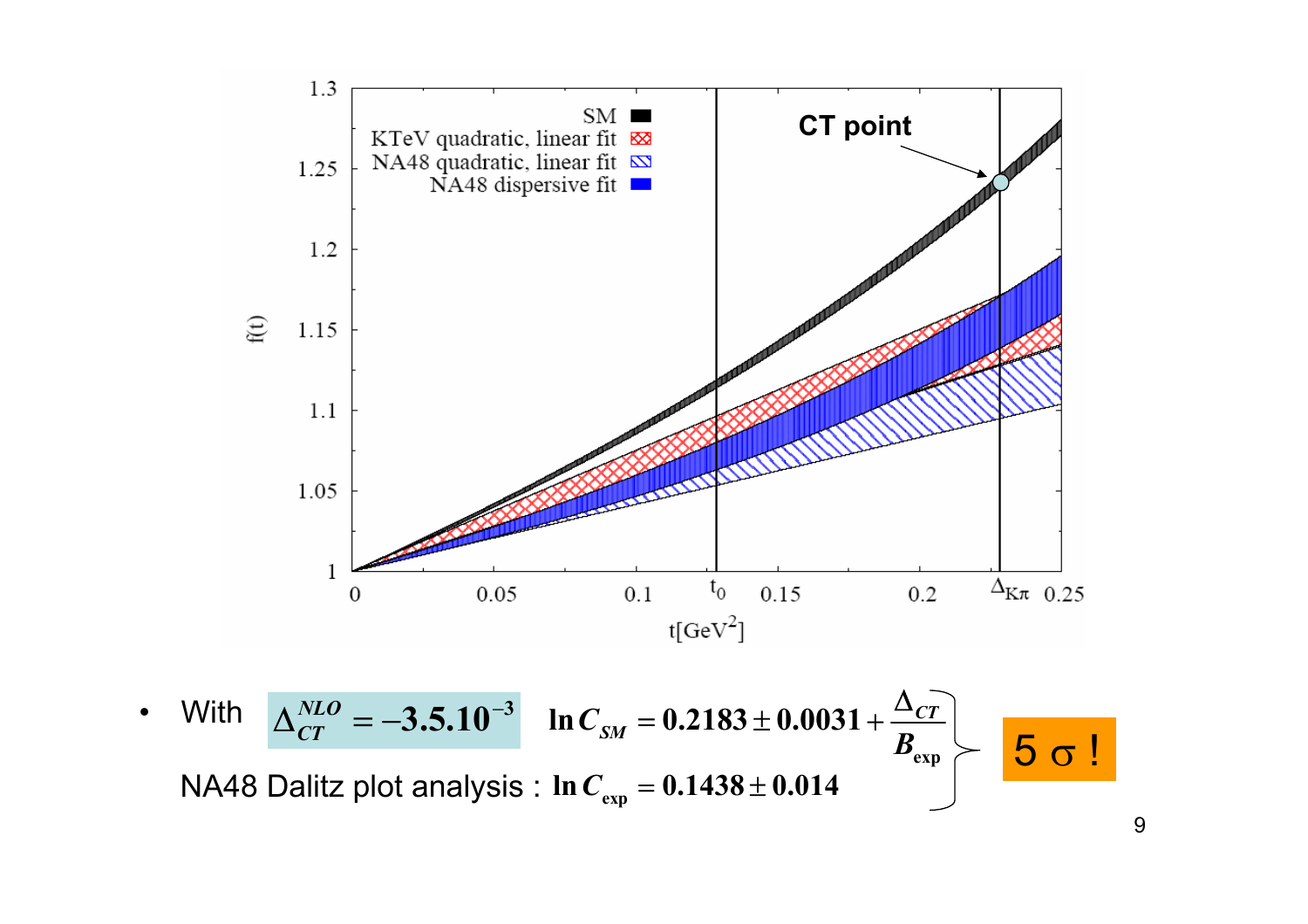## Interpretation in terms of RHCs :

$$
\ln C_{\text{exp}} = \ln C_{\text{SM}} + \Delta \varepsilon
$$

$$
\Delta \varepsilon = \frac{\Delta_{CT}}{B_{\text{exp}}} + 2(\varepsilon_{S} - \varepsilon_{NS}) \implies \Delta \varepsilon = -0.071 \pm 0.014 \pm 0.002 \pm 0.005 \Big|_{\text{th}}
$$

• 
$$
\Delta \varepsilon = \frac{\Delta_{CT}}{B_{\text{exp}}}
$$
 requires  $|\Delta_{CT}| \ge 20 \left| \Delta_{CT}^{NLO} \right|$ ! with  $\Delta_{CT}^{NLO} \sim -3.5.10^{-3}$ 

• If it is not the case :

 $\mathcal{E}_\mathrm{S}$  is **enhanced** ! **ud** $|\mathbf{V}_{\mathbf{R}}^{\mathbf{u}\mathbf{a}}| < |\mathbf{V}_{\mathbf{R}}^{\mathbf{u}\mathbf{s}}|$ 

• |ᢄ| ≥0.0066 |<br>|<br>|

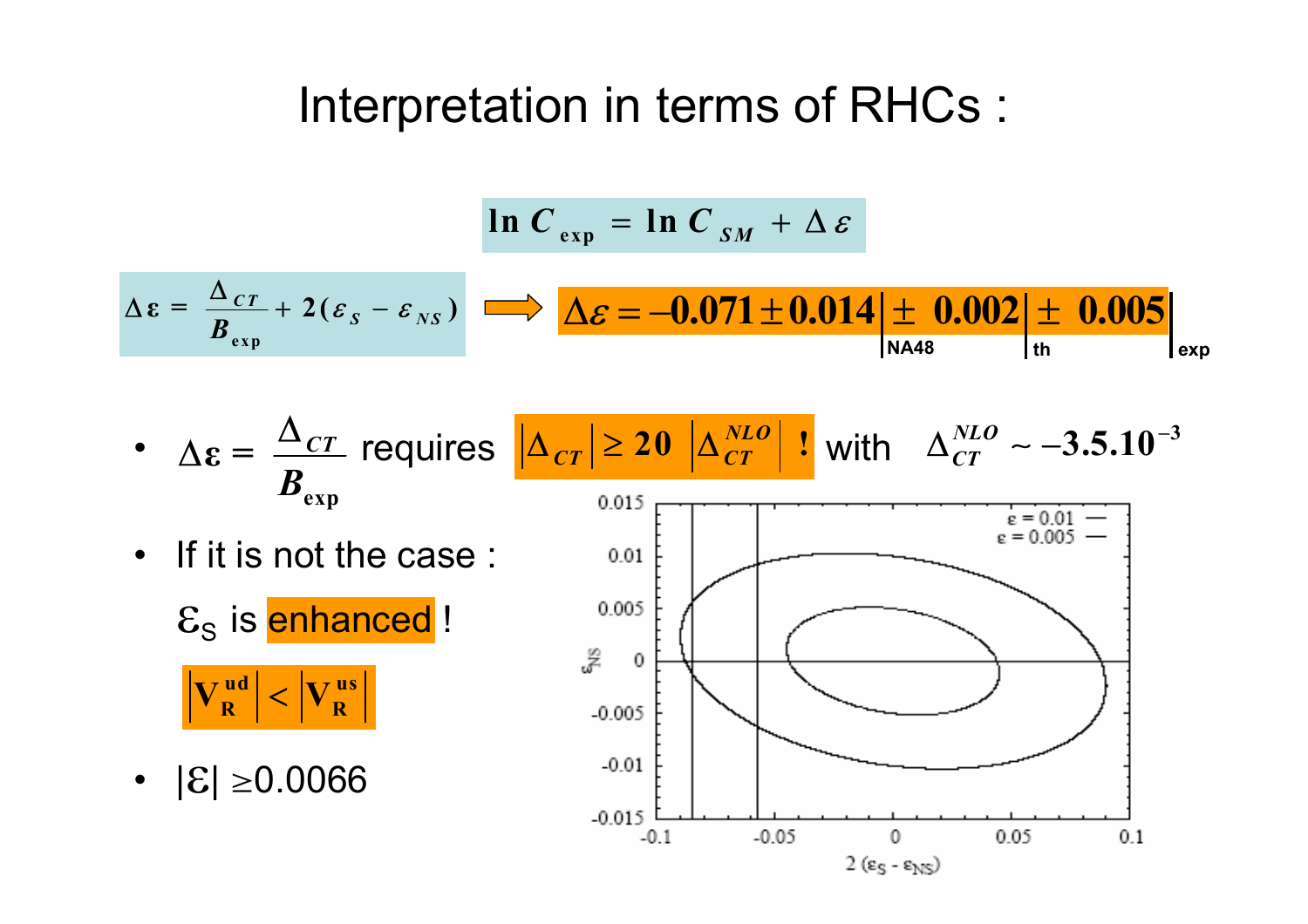# Neutral current interactions.

$$
\mathcal{L}_{Z} = \frac{e}{2\cos\theta_{w}\sin\theta_{w}} (1 - \xi^{2} \rho_{L}) \Big[ \bar{N} \gamma_{\mu} (g_{V}^{N} - g_{A}^{N} \gamma_{5}) N + \bar{L} \gamma_{\mu} (g_{V}^{L} - g_{A}^{L} \gamma_{5}) L + \bar{U} \gamma_{\mu} (g_{V}^{U} - g_{A}^{U} \gamma_{5}) N + \bar{U} \gamma_{\mu} (g_{V}^{U} - g_{A}^{U} \gamma_{5}) D \Big] Z_{\mu}
$$
\nNormalized factor

\nabsorbed in  $G_{F}$ 

•• New couplings at NLO appearing in  $\mathsf{g}^\mathsf{f}_\mathsf{V}$  and  $\mathsf{g}^\mathsf{f}_\mathsf{A}$  :

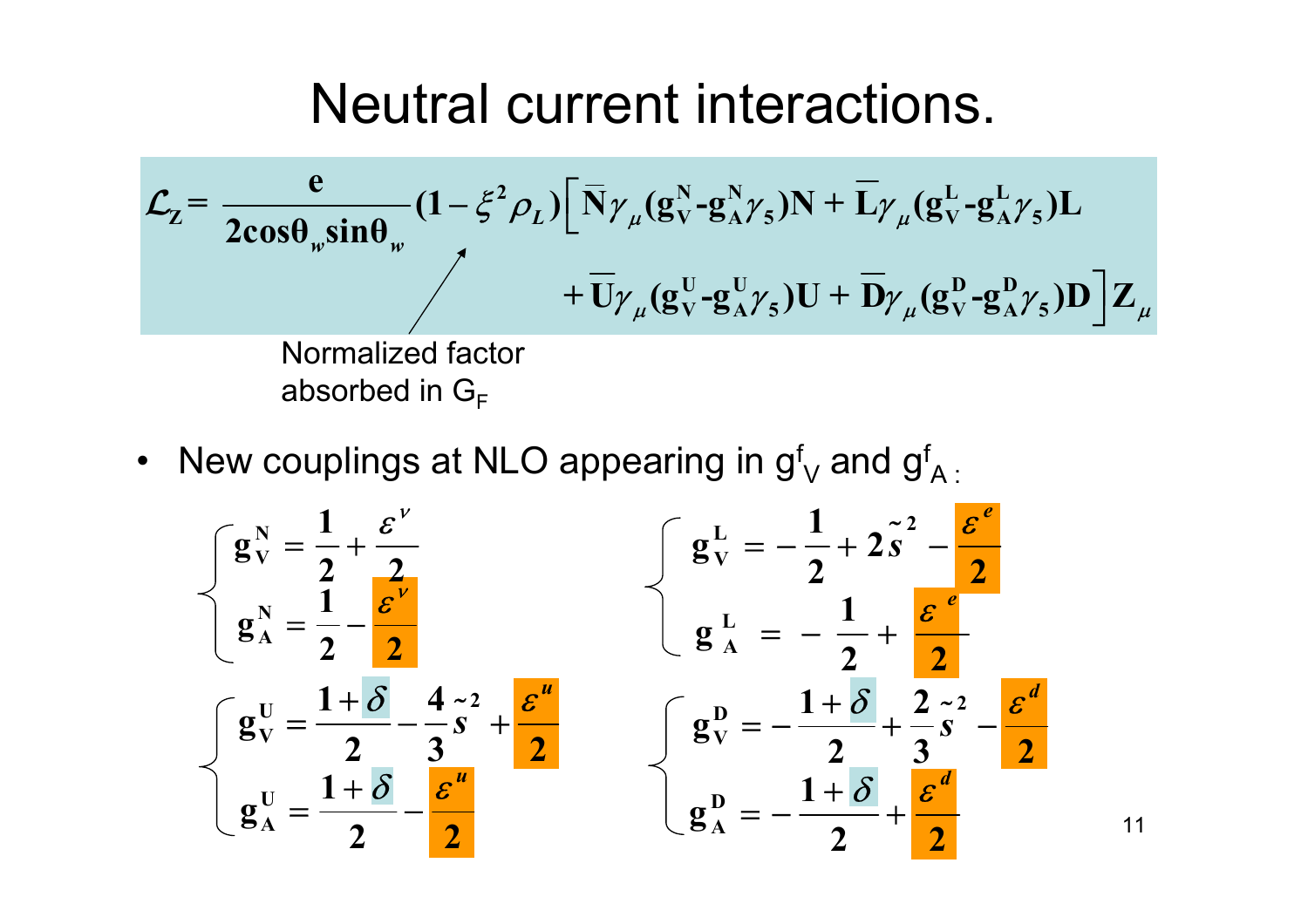## Results

• Fit to first order in  $\mathcal E$  (NLO)  $\Longrightarrow \mathcal E^V$  not present in the fit •  $\delta = -0.004(2)$ ,  $s = 0.2307(2)$ ,  $\varepsilon^2 = -0.0024(5)$ , **2**~

 $\varepsilon^{U}$ = -0.02(1),  $\varepsilon^{d}$ = -0.03(1),  $\chi^{2}/$ dof=8.5/8.



δ and  $\varepsilon^\mathsf{e}$  very small left-handed couplings not very affected at NLO.

Results in agreement with the order of magnitude

experiments only $^{12}$ Uncertainties from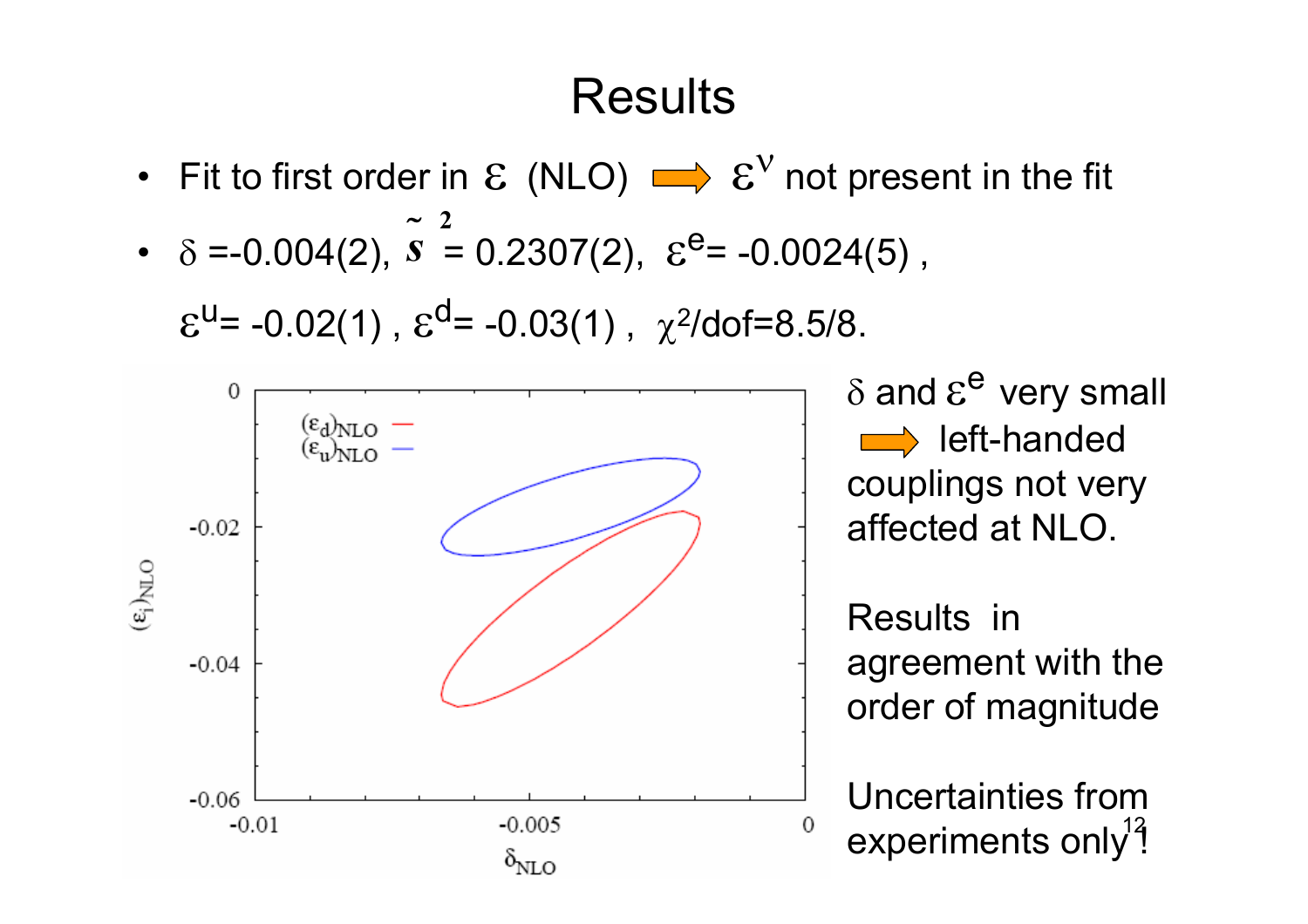## Result of the NLO FIT

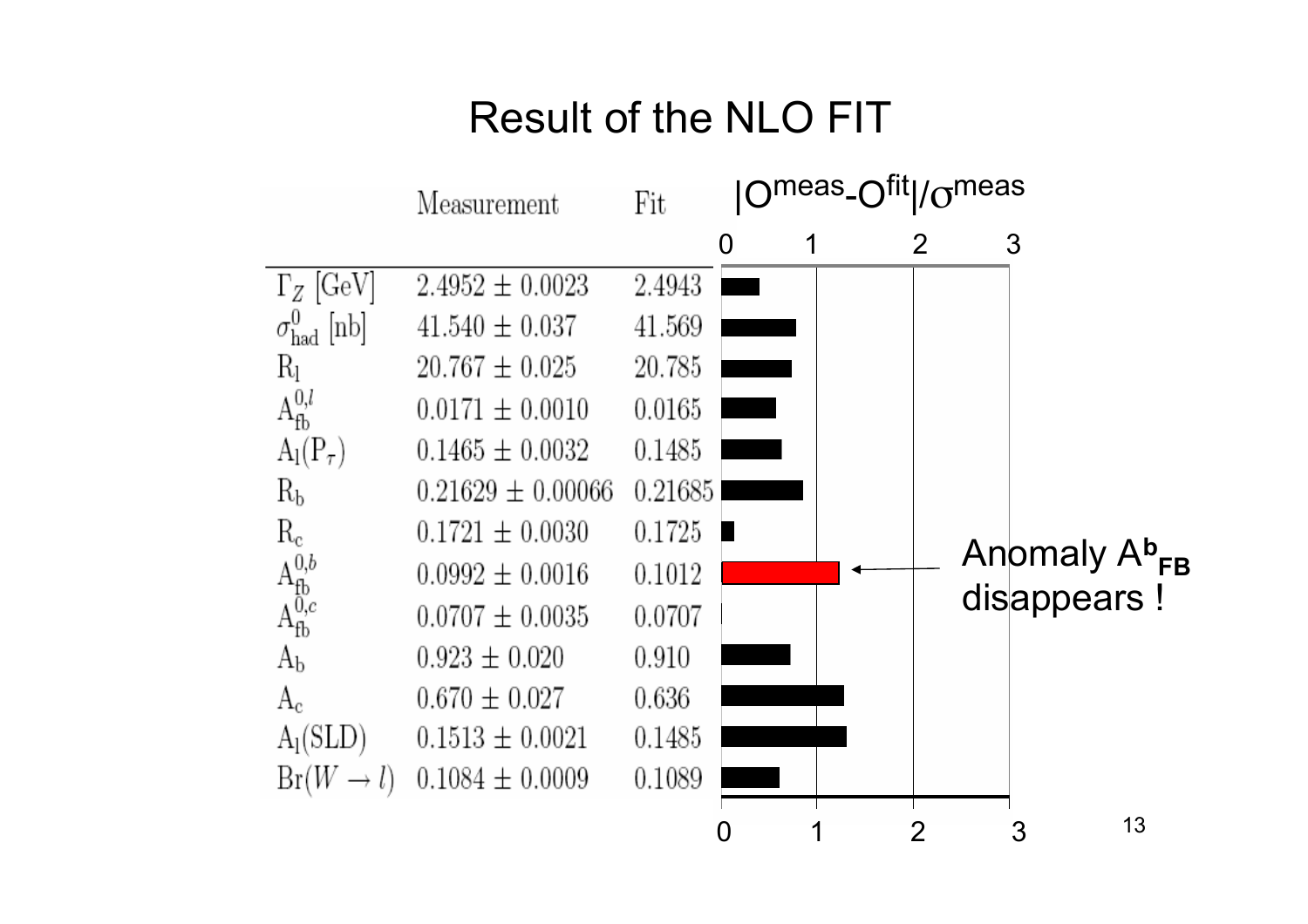## Values of low energy QCD observables extracted from semileptonic weak transitions

$$
\mathcal{V}_{eff}^{ud} = 0.97377(26) \equiv \cos \hat{\theta} \quad (0^+ \rightarrow 0^+, \, CVC)
$$
\n
$$
\Gamma \left[ \pi^+ \rightarrow \mu^+ \nu \left( \gamma \right) \right] \sim \left| F_{\pi} \mathcal{A}_{eff}^{ud} \right| \Longrightarrow F_{\pi} = \hat{F}_{\pi} \left( 1 + 2 \varepsilon_{NS} \right)
$$
\n
$$
\hat{F}_{\pi} = (92.4 \pm 0.2) \, MeV
$$
\n
$$
Br \left[ \frac{K^+ \rightarrow \mu^+ \nu \left( \gamma \right)}{\left[ \pi^+ \rightarrow \mu^+ \nu \left( \gamma \right) \right]} \right] \sim \frac{\left| F_{\pi} \mathcal{A}_{eff}^{us} \right|^2}{\left| F_{\pi} \mathcal{A}_{eff}^{ud} \right|^2} \Longrightarrow \left[ \frac{F_{\pi}}{F_{\pi}} \right]^2 = \left( \frac{\hat{F}_{\pi}}{\hat{F}_{\pi}} \right)^2 \frac{1 + 2(\varepsilon_{S} - \varepsilon_{NS})}{1 + \frac{2}{\sin^2 \hat{\theta}} (\delta + \varepsilon_{NS})}
$$
\n
$$
\frac{\hat{F}_{\pi}}{\hat{F}_{\pi}} = 1.182 \pm 0.007
$$
\n
$$
\Gamma \left[ K^0 \rightarrow \pi^+ e^- \nu \left( \gamma \right) \right] \sim \left| f_{+}^{K^0} (0) \mathcal{V}_{eff}^{us} \right|^2 \Longrightarrow \left[ f_{+}^{K^0 \pi} (0) \right]^2 = \left[ \hat{f}_{+}^{K^0 \pi^-} (0) \right]^2 \frac{1 - 2(\varepsilon_{S} - \varepsilon_{NS})}{1 + \frac{2}{\sin^2 \hat{\theta}} (\delta + \varepsilon_{NS})}
$$
\n
$$
\hat{f}_{+}^{K^0 \pi^-} (0) = 0.951 \pm 0.005
$$

 $(0) = 0.951 \pm 0.005$ 

π

 $\lambda \wedge \pi$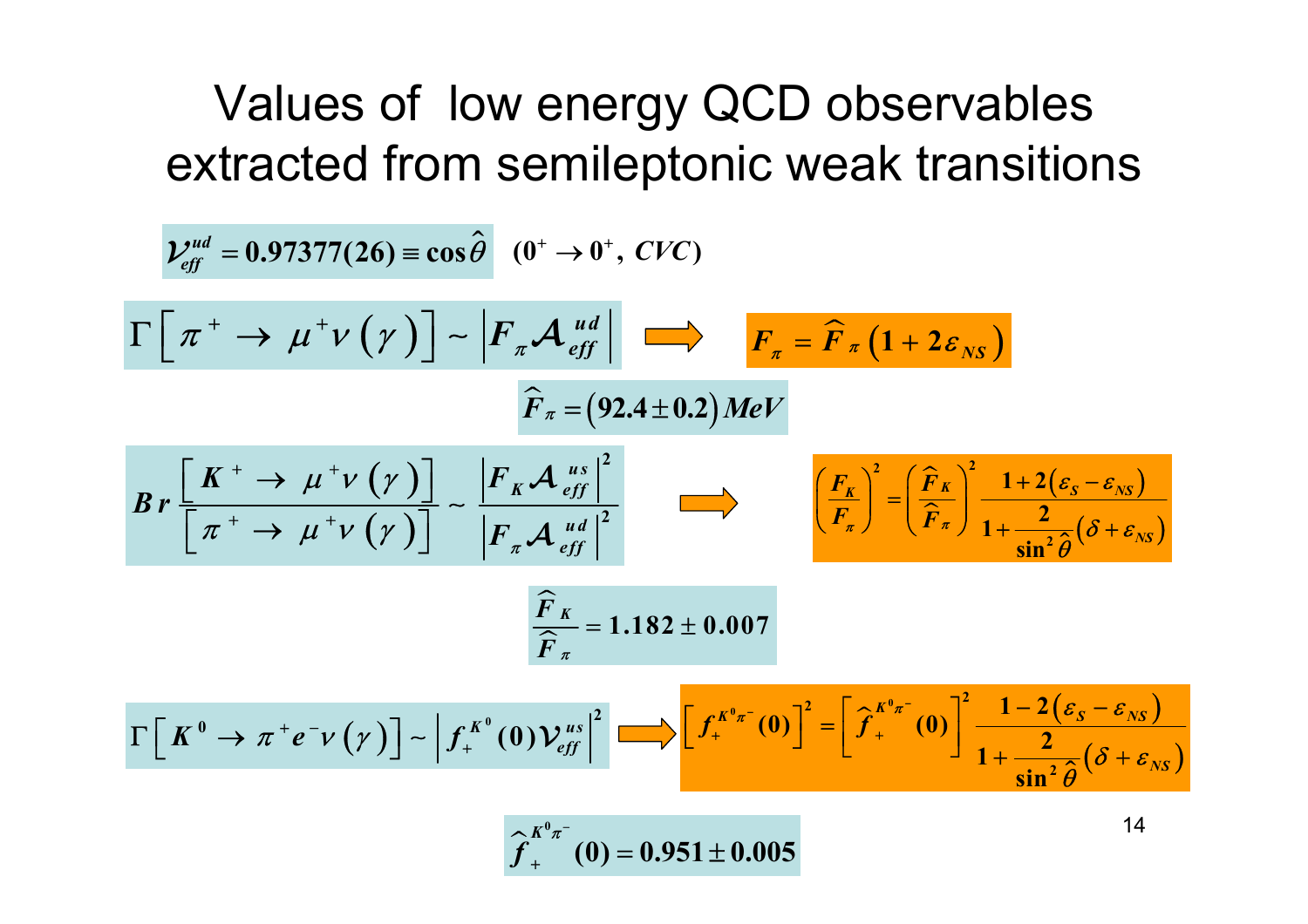

$$
\left| \mathcal{V}_{\text{eff}}^{\text{ud}} \right|^2 + \left| \mathcal{V}_{\text{eff}}^{\text{us}} \right|^2 = 1 + 2(\varepsilon_{\text{S}} - \varepsilon_{\text{NS}}) \sin^2 \hat{\theta} + 2(\delta + \varepsilon_{\text{NS}})
$$
  
NA48 : -0.0035(7)

 $\delta + \epsilon$ <sub>NS</sub>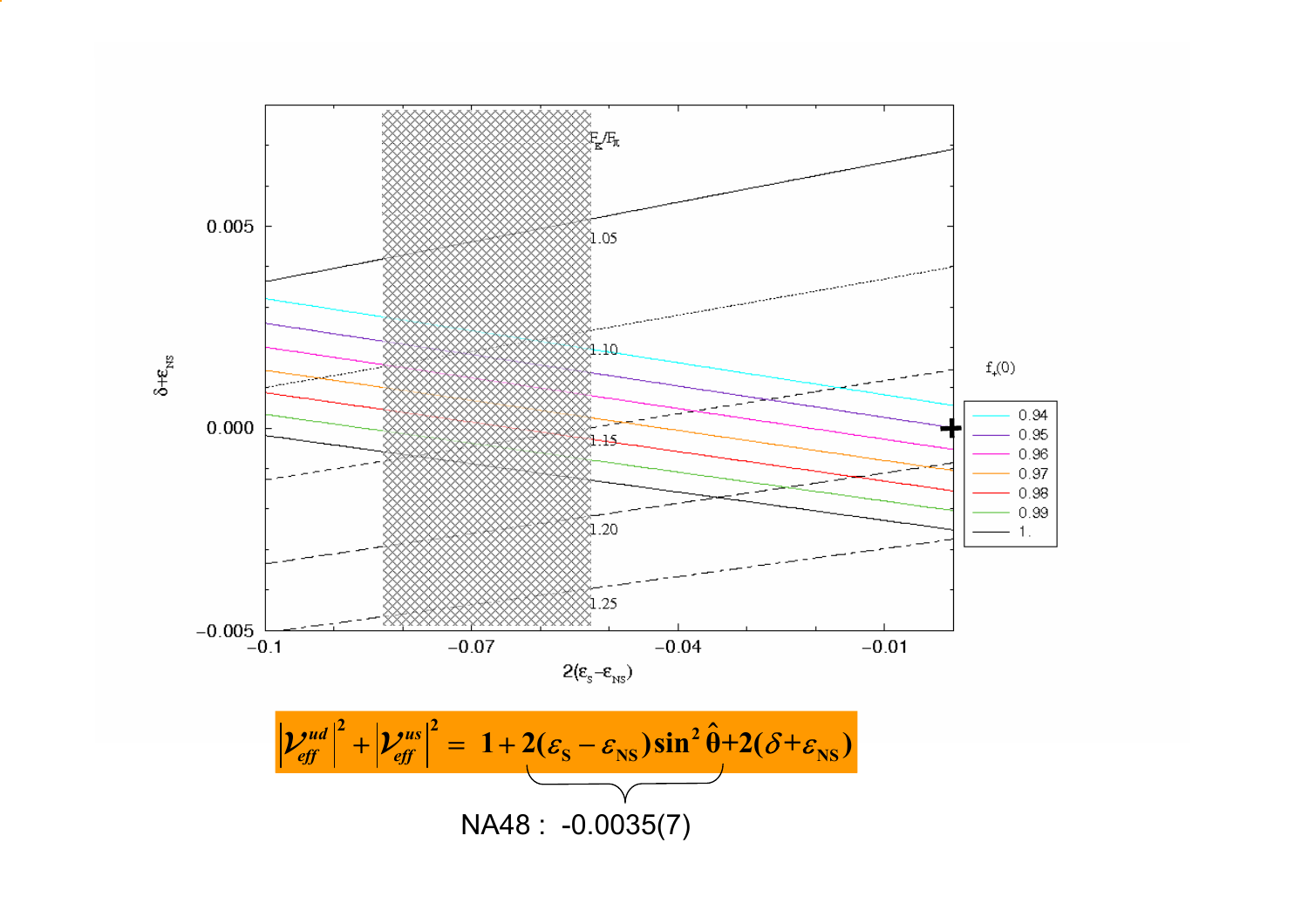### SUMMARY AND COMMENTS

- 1. General class of electroweak LEET based on infrared power counting and extended EW symmetries predicts at NLO non standard universal couplings of right handed quarks to W and Z.
- 2. In the CC sector
	- Compare effective flavor mixing in the vector and axial vector currents.  $V_{eff} \neq -A_{eff} \Rightarrow \text{RHCs}.$
	- SM  $\rightarrow$  accurate prediction of  $C = f(\Delta_{K_{\pi}})$  based on QCD Callan-Treiman theorem.

 $5\sigma$  discrepancy with the **direct measurement of C** through the NA48  $KL\mu3$  Dalitz plot analysis.

- Either QCD/ChPT at NLO underestimates  $\Delta_{CT}$  by a factor 20, or there exist couplings of RH quarks to W.
- The observed size of the effect (7 percent) can be explained: Inverted hierarchy in the RH CKM mixing matrix.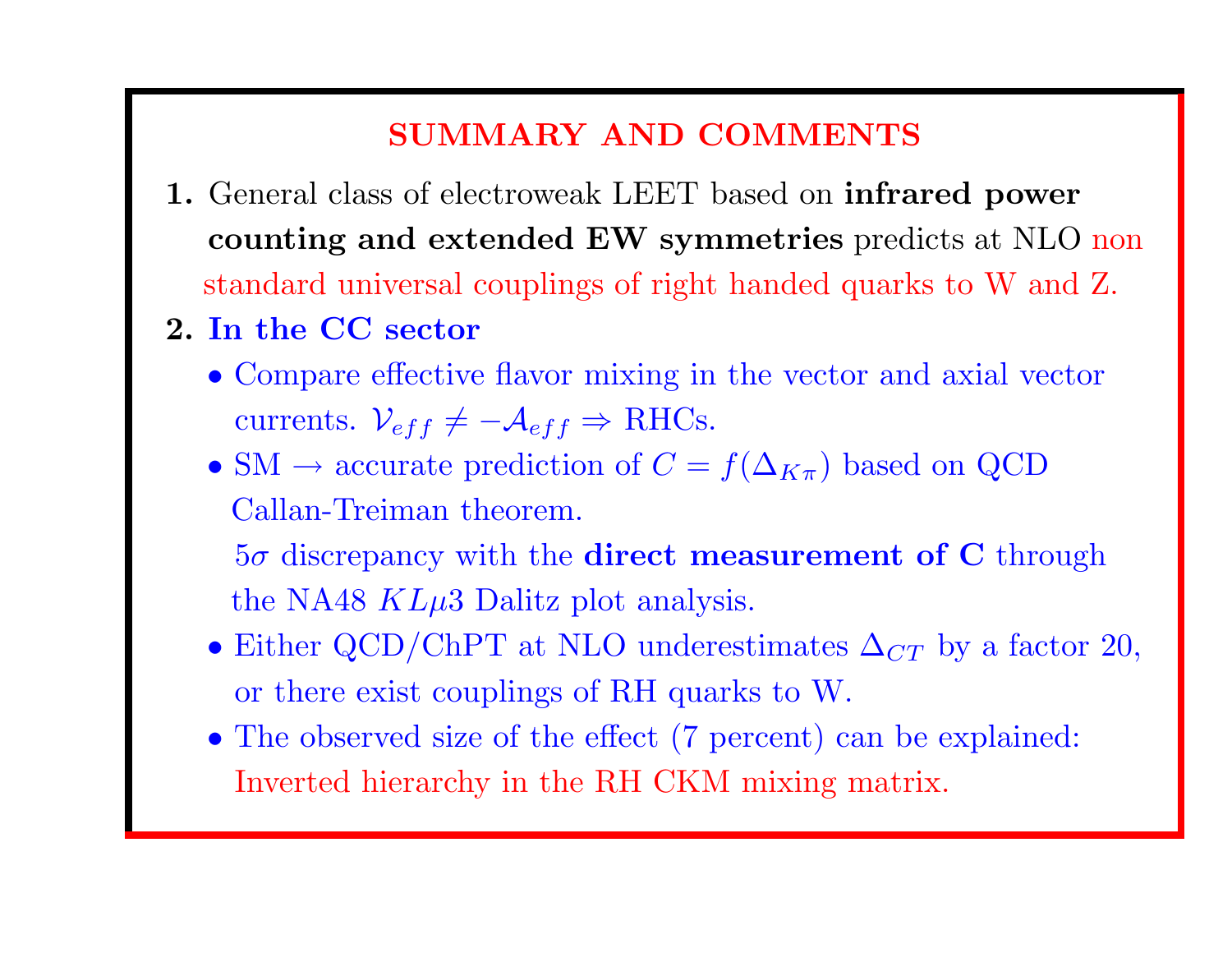- 3. In the Neutral Current sector: Very good NLO fit to precision  $Z$  - pole observables and atomic PV.  $A_{FB}^b$  puzzle solved without ad hoc modifications of universality.
- 4. The NA48 analysis based on <sup>a</sup> realistic dispersive representation should be applied to existing data from KTeV and KLOE. The slopes parameters extracted assuming <sup>a</sup> linear parametrization do not quite agree.
- 5. Hardly other sensitive NLO tests inclusive hadronic  $\tau$  decays
- 6. New NNLO tests  $K_0-\bar K$ <sup>0</sup>, FCNC new CP violation effects but new parameters,  $V_B^{ij}$ ...

New contributions to  $K_0 - K_0$ <sup>0</sup> suppressed by power counting : Box diagramm with 0 RH vertex :  $\mathcal{O}(p^4)$ 

1 RH vertex :  $\mathcal{O}(p^5)$ 

7. Possible connection with (renormalizable) L-R symmetric models at  $E \gg \Lambda_W \sim 3 TeV$  ?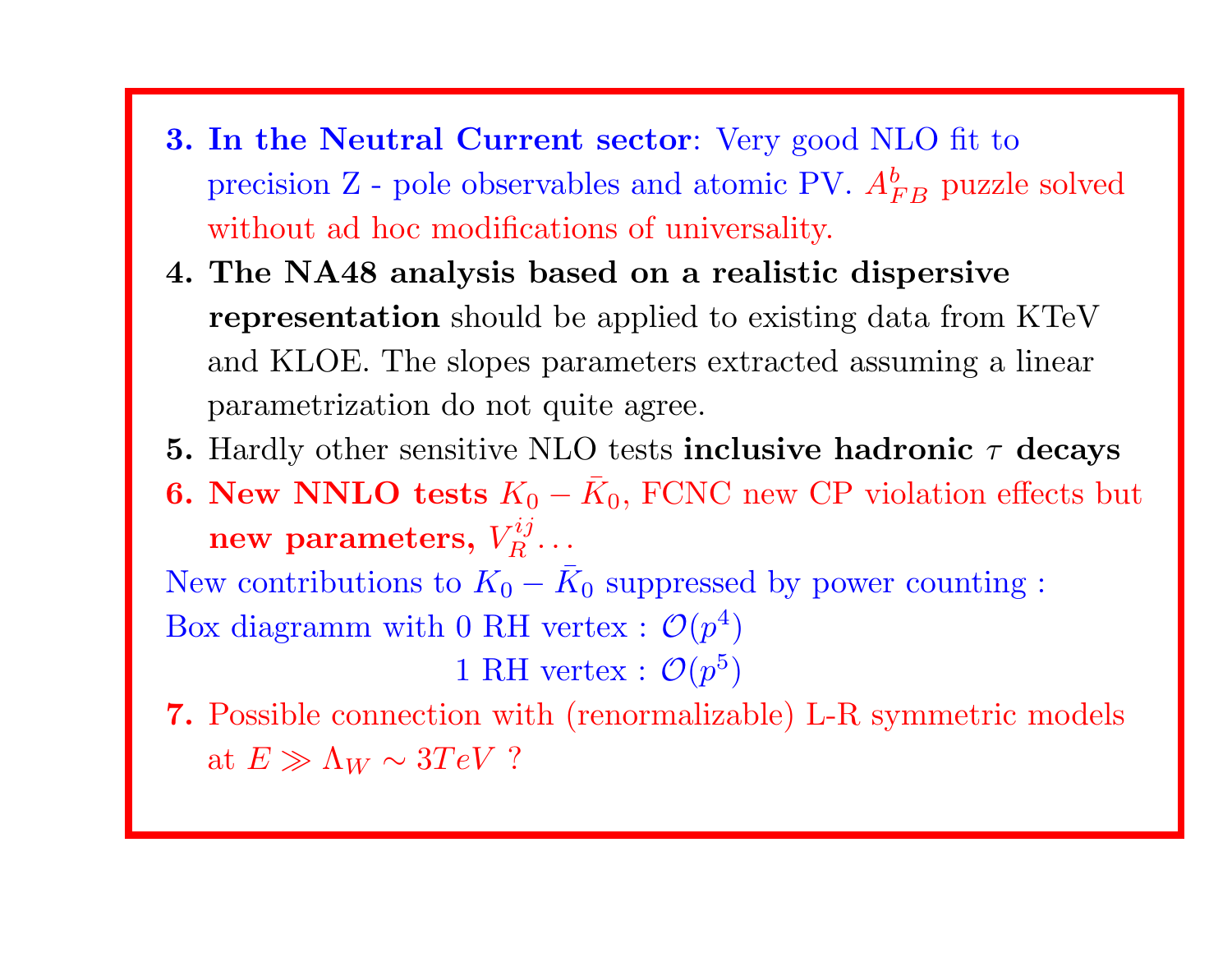# Additionnal slides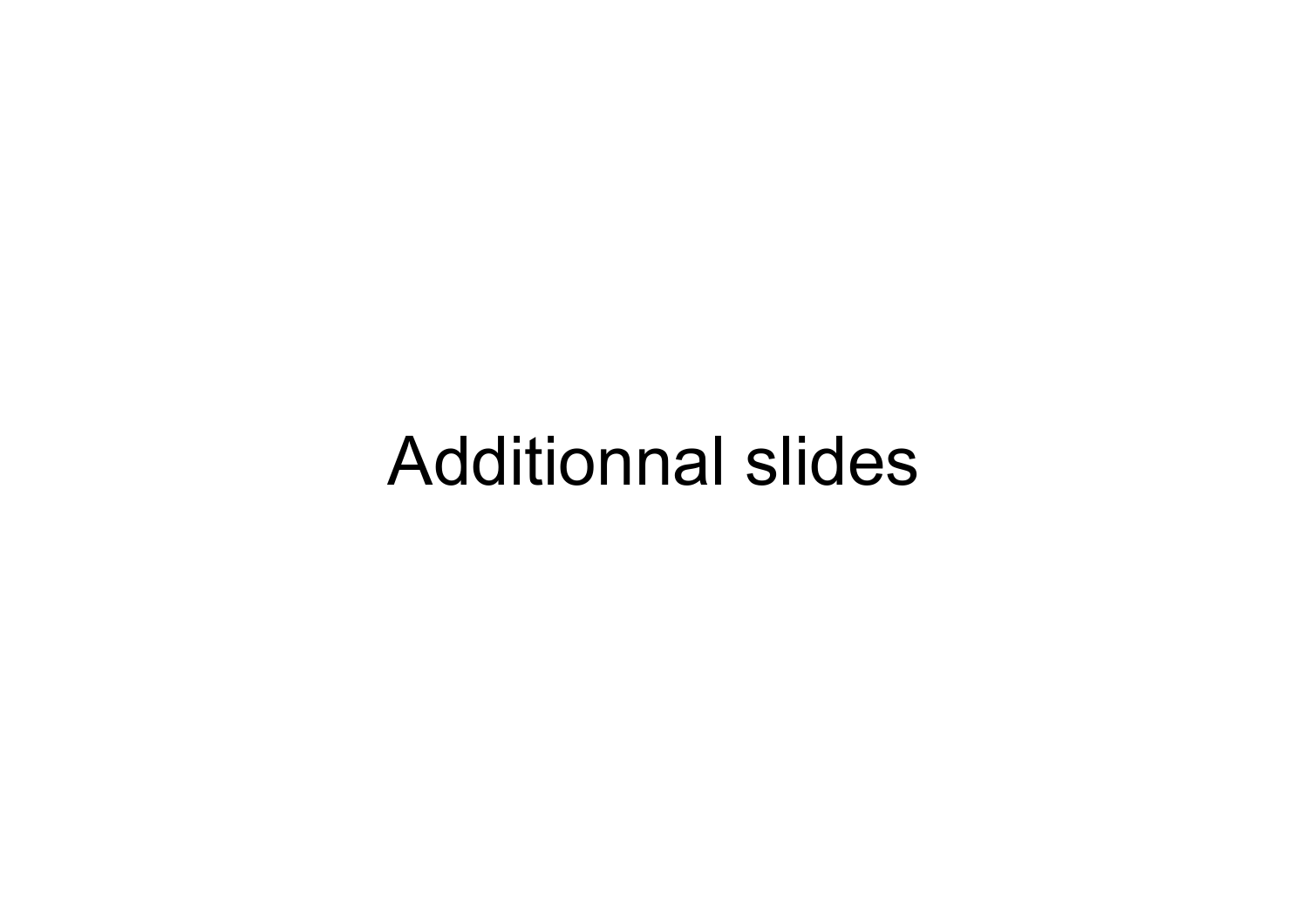# Low energy Experiments.

- Using the values of the parameters determined in the FIT  $\implies$  predictions at low energy.
- • Atomic parity violation: test the couplings of electrons to the quarks inside the nucleus via neutral current.
	- – $-$  Violating part amplitude: 2 contributions (A $_{\rm e}$  V $_{\rm q}$ ) and  $\,( {\rm V}_{\rm e} \, {\rm A}_{\rm q}).$
	- – $-$  Limitate the uncertainties, take vector couplings for quarks (CVC).

$$
\mathcal{L}_{NC}^{lq} = \frac{G_F}{\sqrt{2}} 4 g_A^e \overline{e} \gamma_\mu \gamma^5 e \left( g_\nu^u \overline{u} \gamma^\mu u + g_\nu^d \overline{d} \gamma^\mu d \right)
$$

$$
\sum_{W} = 4g_A^e \left[ Z \left( 2g_V^u + g_V^d \right) + N \left( g_V^u + 2g_V^d \right) \right]
$$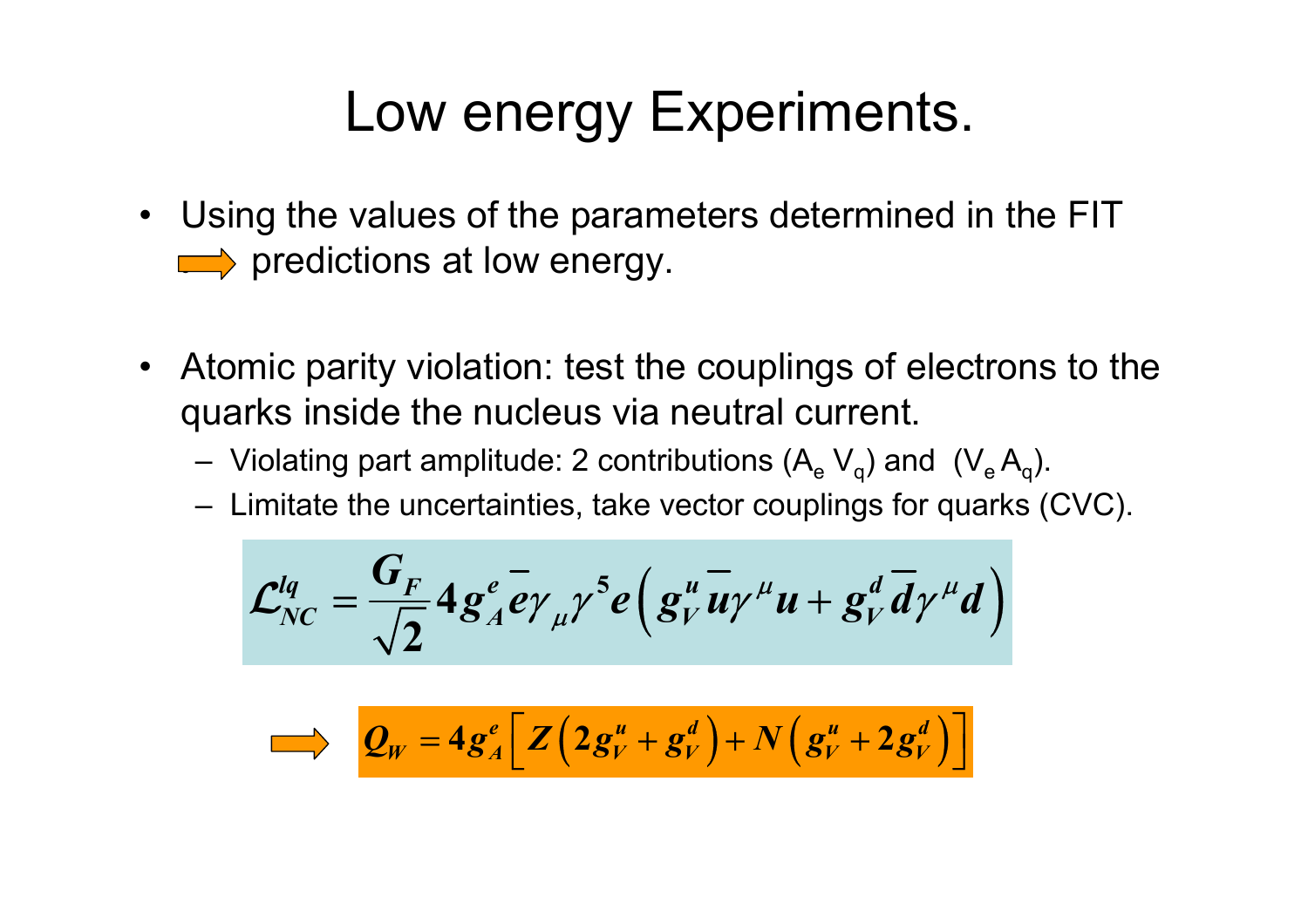• Parity violation in Polarized Moller Scattering Measurement of the parity violating asymmetry (E-158)

$$
A_{PV} = \frac{\sigma_R(e_R) - \sigma_L(e_L)}{\sigma_R(e_R) + \sigma_L(e_L)} = -\mathcal{A}\left(Q^2, y\right) Q_W^e
$$
  
Kinematic factor  $Q_W^e = 4g_A^e g_V^e$   

$$
\left(y = Q^2 / s\right)
$$

•Results :

| Observable      | <b>Measurement</b> | <b>NLO</b> prediction |
|-----------------|--------------------|-----------------------|
| $Q_W$ (133Cs)   | $-72.62 \pm 0.46$  | $-70.72 \pm 4.19$     |
| $Q_{W}$ (205TI) | $-116.40 \pm 3.64$ | $-111.95 \pm 7.47$    |
| $Q^p_{W}$       | Qweak ?            | $0.062 \pm 0.022$     |
| $Q_W^e$         | $0.041 \pm 0.005$  | $0.074 \pm 0.01$      |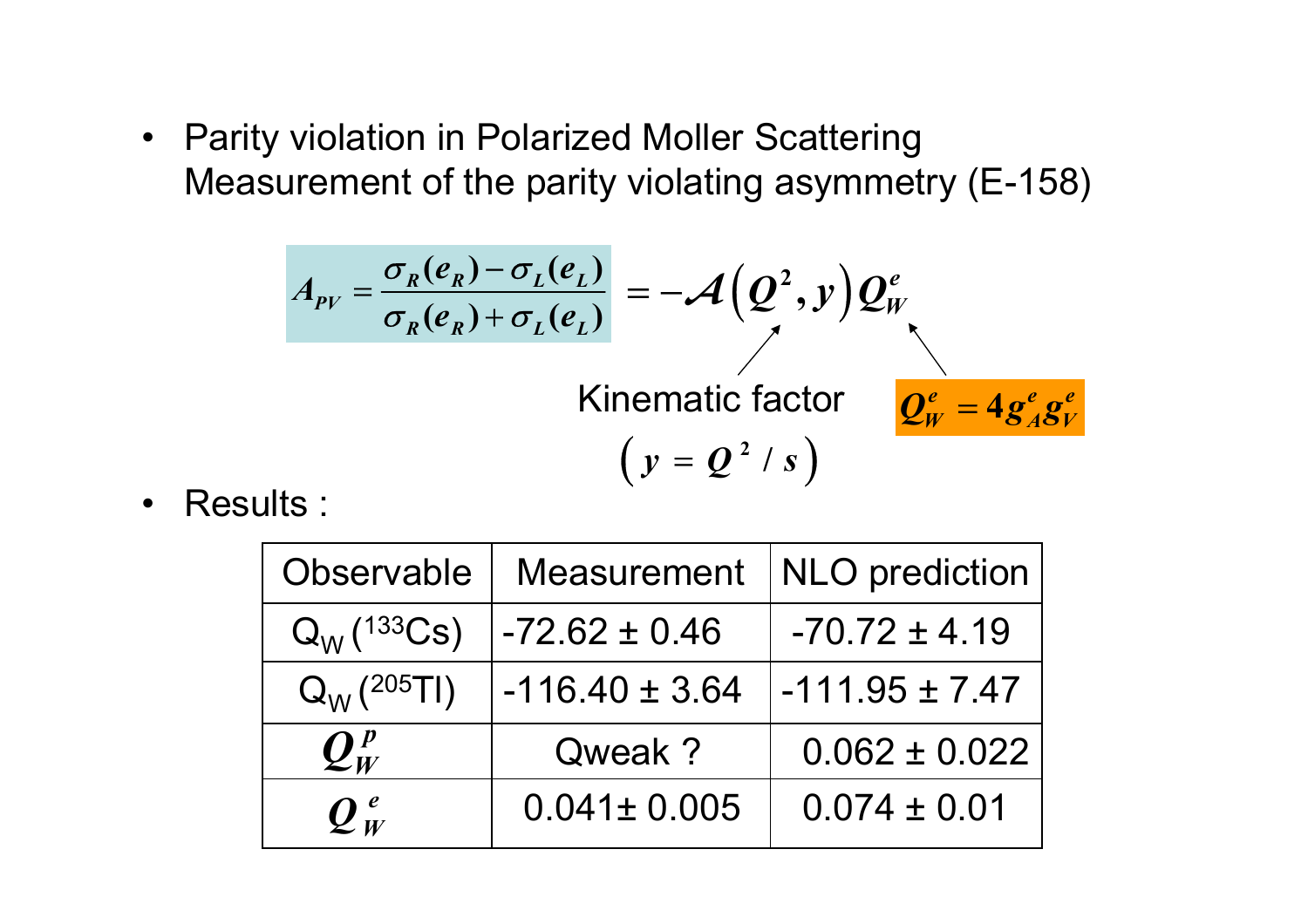| Observable             | <b>Measurement</b> | <b>NLO</b> prediction |  |  |
|------------------------|--------------------|-----------------------|--|--|
| $Q_W$ (133Cs)          | $-72.62 \pm 0.46$  | $-70.72 \pm 4.19$     |  |  |
| $Q_W$ (205TI)          | $-116.40 \pm 3.64$ | $-111.95 \pm 7.47$    |  |  |
| $\mathbf{Q}^{\,p}_{W}$ | Qweak ?            | $0.062 \pm 0.022$     |  |  |
| $Q_W^e$                | $0.041 \pm 0.005$  | $0.074 \pm 0.01$      |  |  |
|                        |                    |                       |  |  |
| $3 \sigma!$            |                    |                       |  |  |

•Good agreements except for weak charge of electron

$$
\mathcal{Q}_W^e = 1 - 4s^2(1-\varepsilon^e)
$$

Accidental cancellation at NLO

\n
$$
\left(4\tilde{s}^{2}(1-\varepsilon^{e})\sim1\right)
$$

We have to go to NNLO !